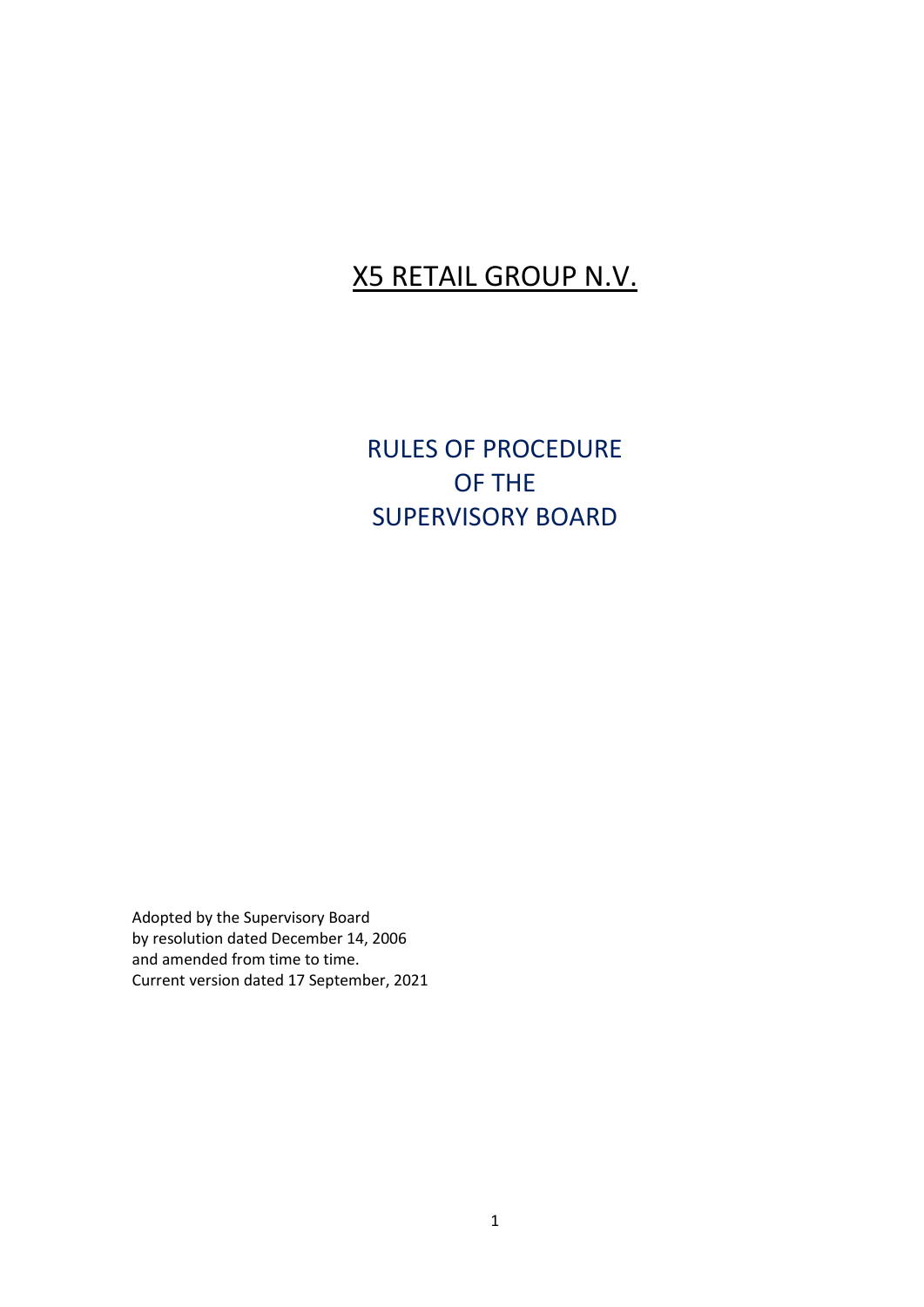#### Contents

| ARTICLE 3 - COMPOSITION, EXPERTISE AND INDEPENDENCE OF THE SUPERVISORY BOARD |
|------------------------------------------------------------------------------|
|                                                                              |
|                                                                              |
|                                                                              |
|                                                                              |
|                                                                              |
|                                                                              |
|                                                                              |
| ARTICLE 11 - MISCONDUCT, IRREGULARITIES AND WHISTLEBLOWER POLICY             |
|                                                                              |
|                                                                              |
|                                                                              |
|                                                                              |
|                                                                              |
|                                                                              |
|                                                                              |
|                                                                              |
| ANNEX B - ROTATION SCHEDULE FOR MEMBERS OF THE SUPERVISORY BOARD             |
|                                                                              |
|                                                                              |
| ANNEX E - CHARTER OF THE SUSTAINABLE DEVELOPMENT AND INNOVATION COMMITTEE    |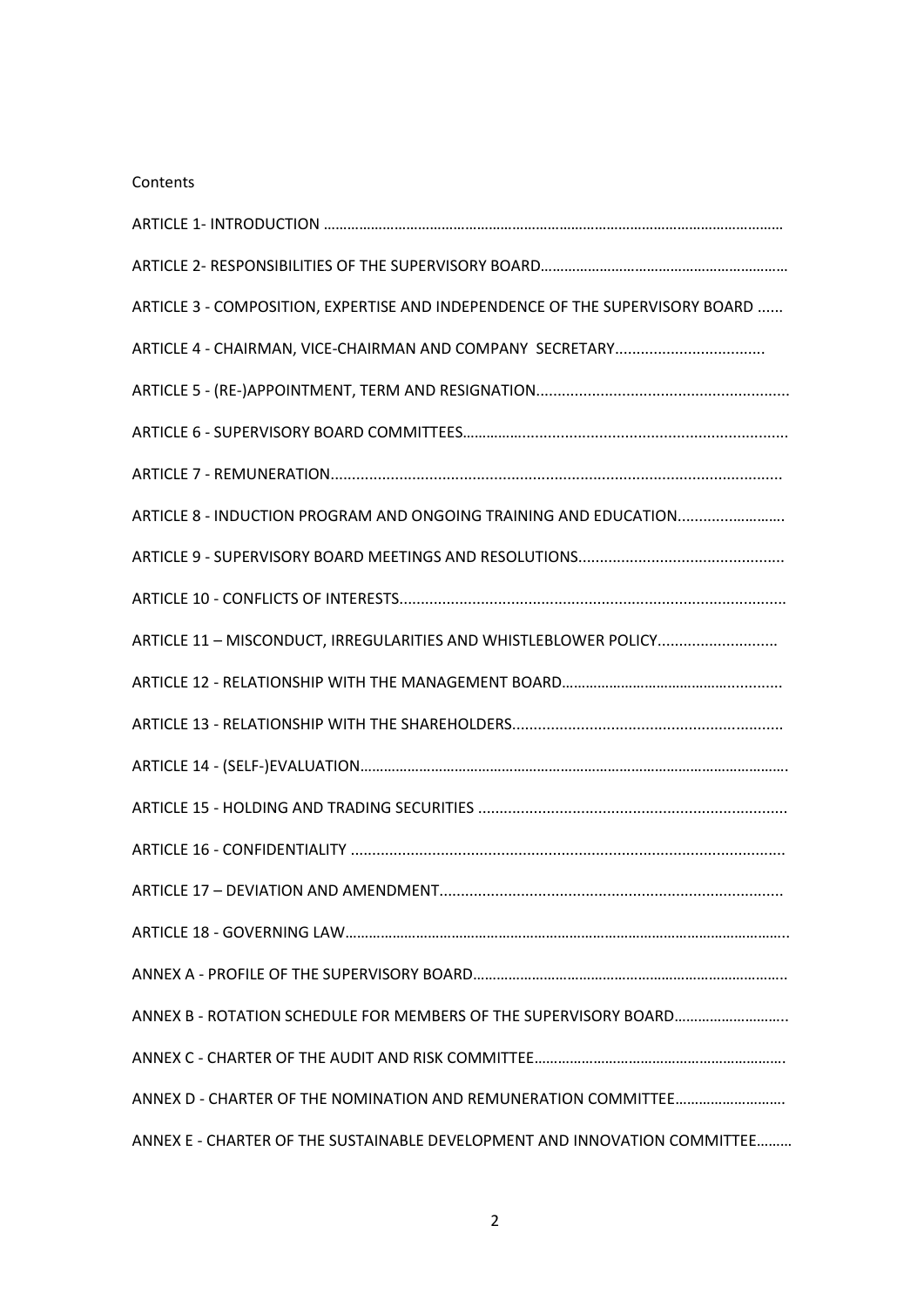# 1. Introduction

- 1.1 X5 Retail Group N.V. ("**the Company**") is a public company under Dutch law, with a two-tier board structure comprised of a Supervisory Board and Management Board that are accountable to the general meeting of shareholders of the Company (the "**General Meeting of Shareholders**"). The Management Board is the statutory executive body of the Company with collective responsibility for the overall management of the Company and its group entities (the "**Group**" or "**X5**") and operates under the supervision of the Supervisory Board.
- 1.2 These Rules of Procedure for the Supervisory Board are established pursuant to article 24.13 of the Company's Articles of Association (the "**Articles of Association**"), and complementary to the rules and regulations applicable to the Supervisory Board under Dutch Law and the Articles of Association.
- 1.3 The following annexes are attached to, and form an integral part of, these Rules of Procedure: Annex A - Profile of the Supervisory Board Annex B - Rotation schedule for members of the Supervisory Board Annex C - Charter of the Audit and Risk Committee Annex D - Charter of the Nomination and Remuneration Committee Annex E - Charter of the Sustainable Development and Innovation Committee
- 1.4 In its resolution adopted on 26 March 2018, the Supervisory Board unanimously declared that:
	- (a) it will comply with and be bound by the obligations arising from these Rules of Procedure;
	- (b) it will cause newly appointed members of the Supervisory Board to issue a declaration as referred to in subparagraph (a).
- 1.5 These Rules of Procedure are posted on the Company's website [www.x5.ru](http://www.x5.ru/)

# 2. Responsibilities of the Supervisory Board

- 2.1 The Supervisory Board is responsible for supervising the Company's management, the general course of affairs of the Company and its affiliated enterprise, and for advising the Management Board. In performing its duties, the Supervisory Board shall be guided by the interests of the Company and the affiliated enterprise, and shall take into account the relevant interests of the Company's stakeholders (including but not limited to its shareholders). The Supervisory Board shall also have due regard for corporate responsibility issues that are relevant to the enterprise. The Supervisory Board is responsible for the quality of its own performance.
- 2.2 The Supervisory Board supervises how the Management Board determines its position on the long-term value creation strategy and how the Management Board implements that strategy. The Supervisory Board regularly discusses the strategy, the implementation of the strategy and the principal risks associated with it. The Supervisory Board report accounts for its involvement herein and the way in which it monitors the strategy's implementation.
- 2.3 Together with the Management Board, the Supervisory Board is responsible for stimulating openness and accountability within the Group, based on values that contribute to a culture of integrity and long-term value creation.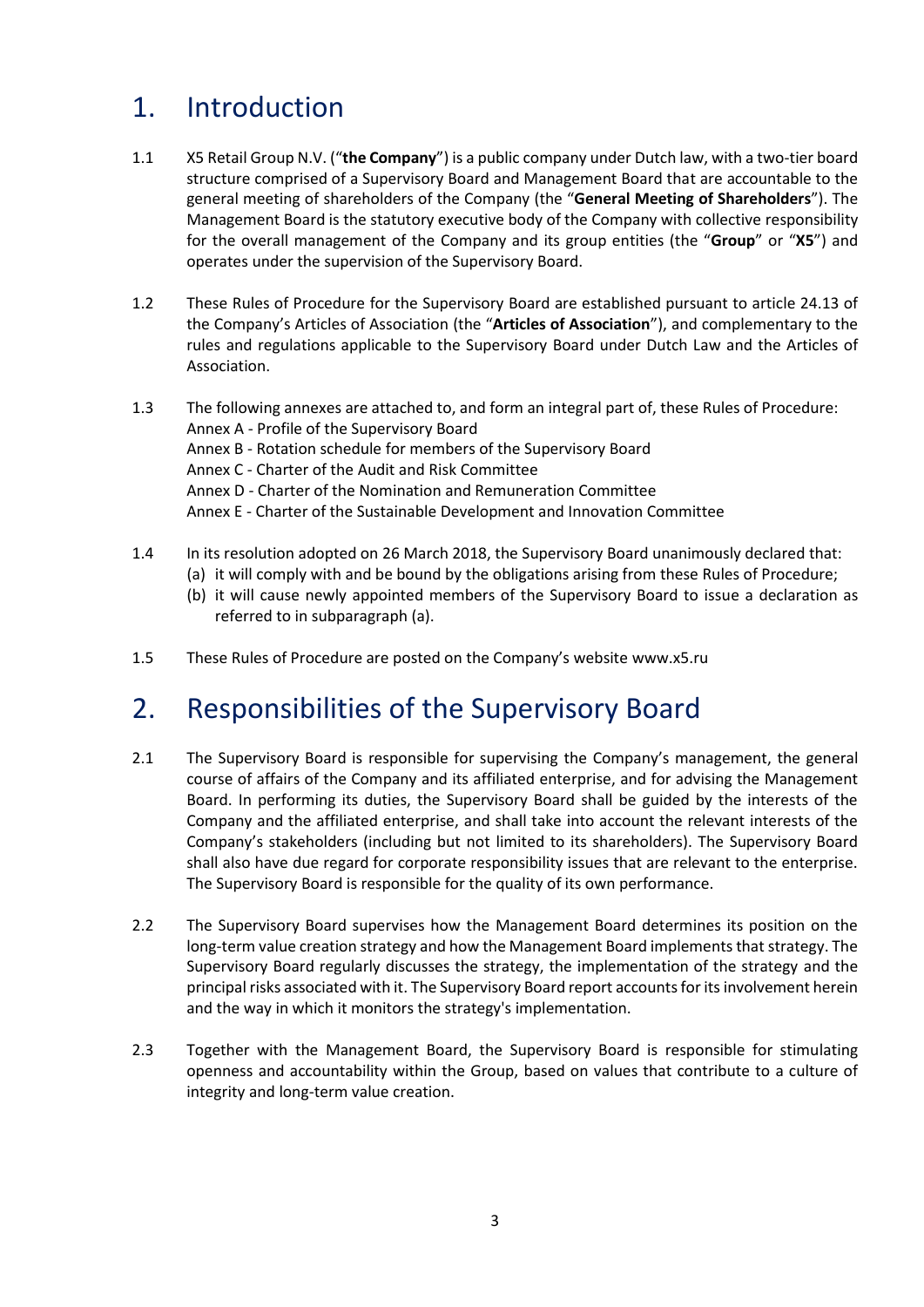2.4 The responsibilities of the Supervisory Board include:

#### In the area of operations

- (a) supervising, monitoring, and advising the Management Board on:
	- (i) the Group's performance;
	- (ii) determining and pursuing operational and financial objectives;
	- (iii) the ICT systems of the Group, and the managing of the risks associated with cybersecurity;

#### In the area of strategy and governance

- (b) supervising, monitoring, and advising the Management Board on:
	- (i) the Group's strategy, including the strategy for long term value creation, taking into account the risks connected to its business activities;
	- (ii) sustainability, social and employee matters;
	- (iii) the Group's digital business development strategy;
	- (iv) the Group's organization structure;
	- (v) ensuring compliance with the Company's corporate governance structure;
	- (vi) the relationship with shareholders;
- (c) approving the (updated version of) the Group's long-term plans and corporate strategy of the Company and its key businesses;
- (d) drawing up the Company's diversity policy for the composition of the Supervisory Board and the Management Board;

#### In the area of financial planning, reporting and external audit

- (e) supervising, monitoring, and advising the Management Board on the integrity and quality of the financial reporting;
- (f) approving the Company's annual accounts, annual budget and major capital expenditures;
- (g) selecting, and recommending the appointment of, the Company's external auditor, and periodically providing the external auditor with feedback on their performance;
- (h) approving the financing strategy of the Company;
- (i) approving the dividend policy for the Company, and proposing to the General Meeting of Shareholders the allocation of profits and distribution of (interim) dividends;

In the area of risk management and control, compliance and internal audit

- (j) supervising, monitoring, and advising the Management Board on:
	- (i) the design and effectiveness of the internal risk management and control systems;
	- (ii) compliance with legislation;
	- (iii) ensuring publication by the Company of any information required by applicable laws and regulations;
	- (iv) reporting actual or suspected misconduct or irregularities, and taking appropriate followup action on the basis of these reports;
	- (v) activities regarding the creation of a culture aimed at long-term value creation, and effectiveness of, and compliance with, the Company's Code of Business Conduct and Ethics.
- (k) supervising the internal audit function, and approving the appointment and dismissal of the internal auditor by the Management Board (along with the recommendation of the Audit and Risk Committee), as well as approving the annual internal audit plan;
- (l) discussing the items reported by the Audit and Risk Committee, including at least (i) the methods used to assess the effectiveness of the design and operation of the internal risk management and control systems, (ii) the methods used to assess the effectiveness of the internal and external audit processes, (iii) material considerations regarding financial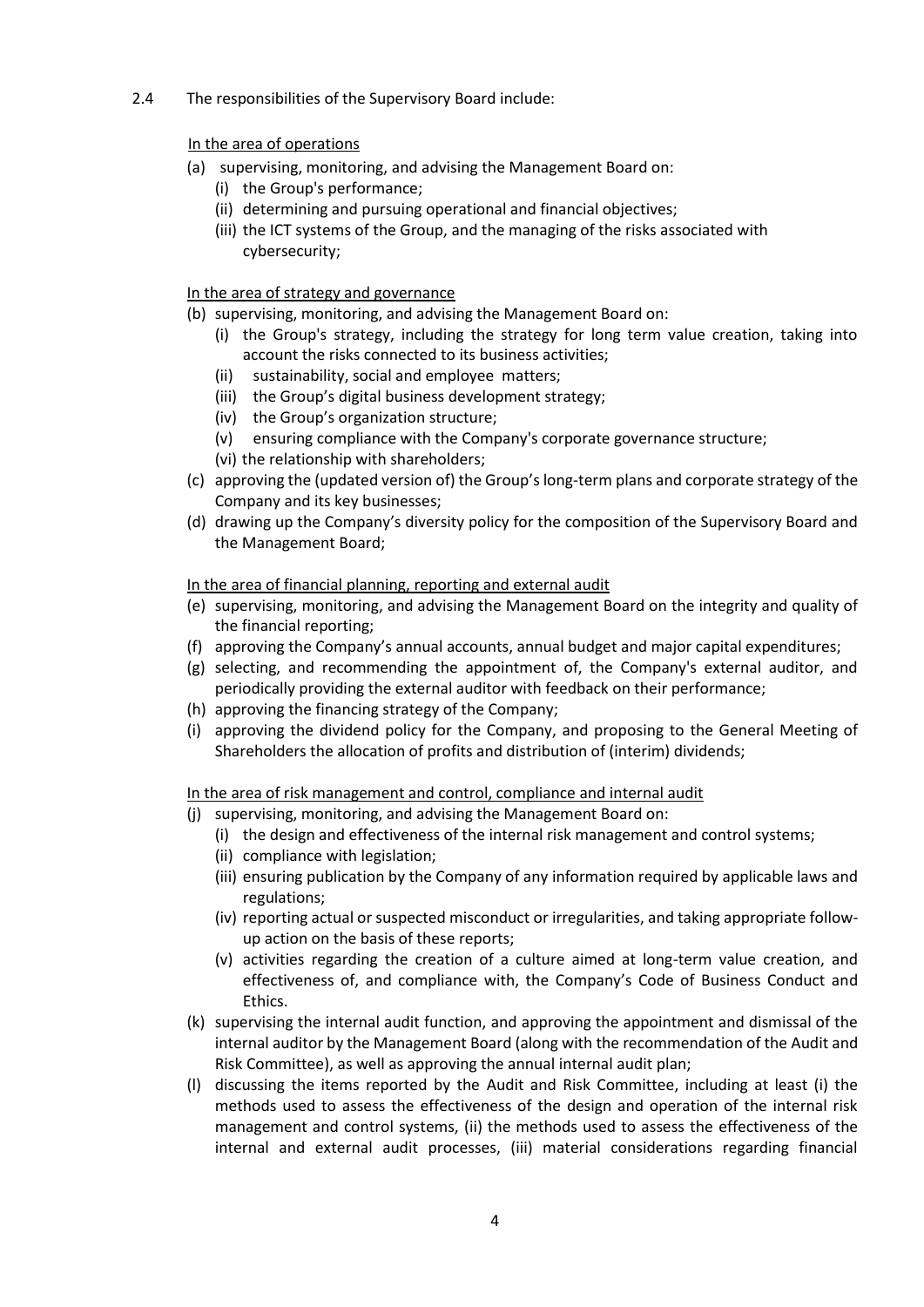reporting and (iv) the way material risks and uncertainties have been analysed and discussed, along with a description of the most important findings of the Audit and Risk Committee;

(m) dealing with conflicts of interests within the meaning of article 9 between the Company on the one side and members of the Supervisory Board, Management Board and the major shareholder(s) on the other side; and handling, and deciding on, reported alleged irregularities that relate to the functioning of the Management Board within the meaning of article 10.

In the area of selection, appointment and remuneration

- (n) selecting and recommending the appointment of the members of the Supervisory Board and proposing the remuneration of its members;
- (o) selecting, and recommending the appointment of the members of the Management Board, proposing the remuneration policy for members of the Management Board (such policy to be adopted by the General Meeting of Shareholders) and fixing the remuneration and contractual terms and conditions of the members of the Management Board;
- (p) approving the key principles of short term and long term incentive plans, as well as the list of participants of long term incentive plans;
- (q) evaluating and assessing the functioning of the Management Board and their individual members, and approving rewards under the long term and short term incentive plans;
- (r) evaluating and assessing the functioning of the Supervisory Board, its committees and individual members (including the evaluation of the Supervisory Board's profile and the induction, education and training program).
- (s) reviewing succession planning for Supervisory Board and Management Board members
- 2.5 The Supervisory Board is furthermore responsible for reviewing and approving any resolution of the Management Board concerning the following matters that require prior approval of the Supervisory Board pursuant to article 17.2 of the Articles of Association:
	- (a) decisions on the (strategic) priorities of the Company, confirmation of the strategy of the Company, deciding on the indication for the achievement of strategic priorities and the adoption of a finance and production plan for the Company and any changes thereto;
	- (b) the establishment of branch offices and representative offices of the Company and the discontinuation of such activities;
	- (c) any agreements between the Company on the one side and a member of the Management Board or his management company on the other side;
	- (d) the entering into any transaction or a number of related transactions with a value in excess of EUR 125,000,000, which also includes undervalue transactions whereby the underlying value of the assets exceeds EUR 125,000,000, provided that no approval of the Supervisory Board shall be required in case (i) the Company enters into any transaction or a number of related transactions with any of its direct or indirect wholly owned subsidiaries, or (ii) in case of any transaction between two or more direct or indirect wholly owned subsidiaries of the Company, or (iii) in case of ordinary commercial contracts with suppliers with a value in excess of EUR 125,000,000;
	- (e) the approval of internal documents regulating the activities of the Company's organs;
	- (f) the decision on the price (valuation) of assets and securities (other than shares in the capital of the Company) issued or acquired if such valuation is required by law;
	- (g) decisions to grant share schemes or option schemes to persons other than the members of the Management Board.
- 2.6 In accordance with article 17.3 of the Articles of Association, the Supervisory Board is entitled to require additional resolutions of the Management Board to be subject to its approval. These resolutions shall be clearly specified and notified to the Management Board in writing.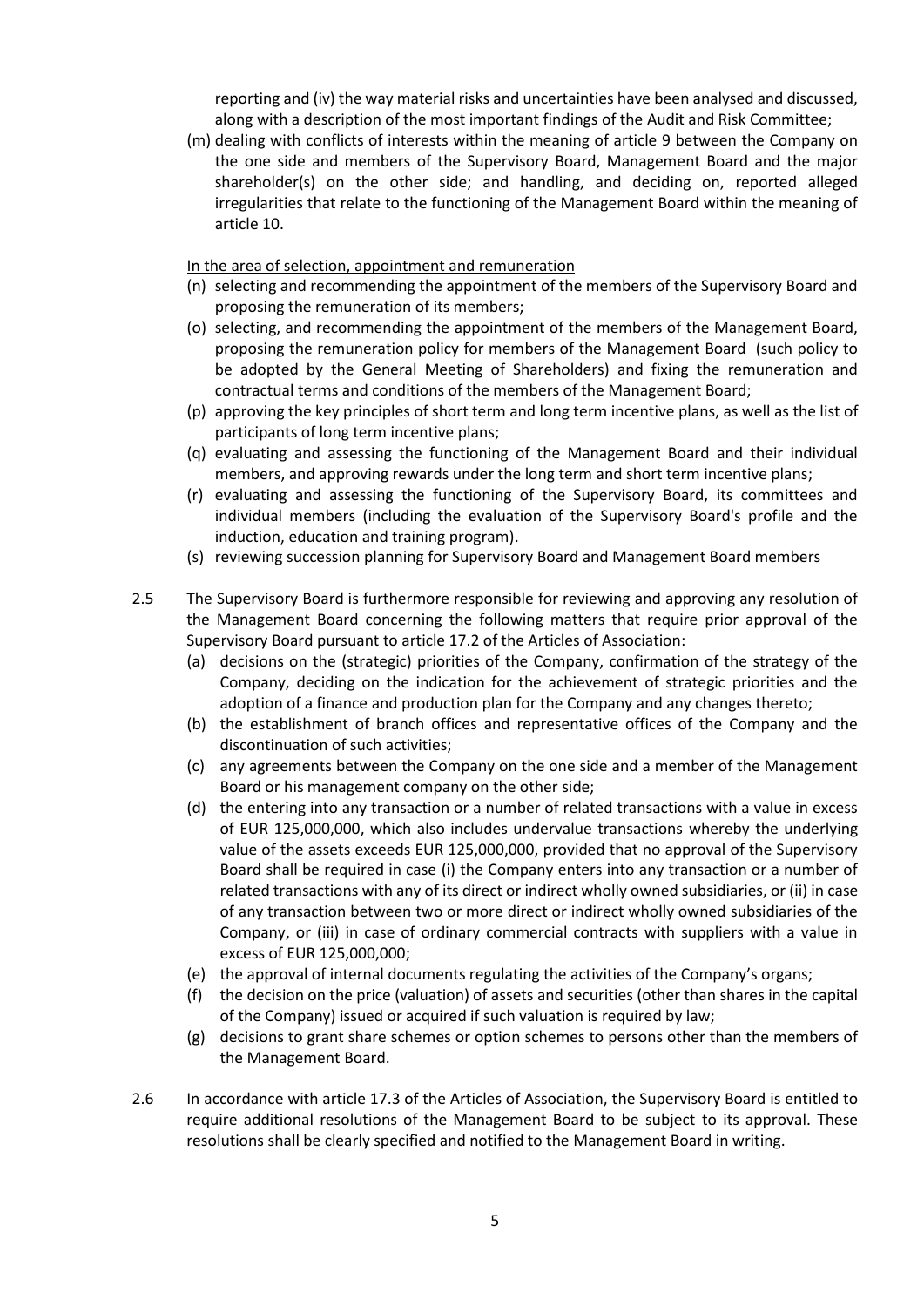- 2.7 The Supervisory Board may delegate any of above described duties to its committees; however, the responsibility for the proper performance of its duties is vested collectively in the Supervisory Board.
- 2.8 The Supervisory Board shall prepare and publish a report on its functioning and activities and of the committees during the preceding financial year.

# 3. Composition, expertise and independence of the Supervisory Board

- 3.1 The Supervisory Board shall determine the number of Supervisory Directors in accordance with article 19 of the Articles of Association.
- 3.2 The supervisory board should prepare a profile, taking account of the nature and the activities of the enterprise affiliated with the Company. The profile should address:
	- (a) the desired expertise and background of the Supervisory Board members;
	- (b) the desired level of diversity in the composition of the Supervisory board;
	- (c) the size of the Supervisory Board; and
	- (d) the independence of the Supervisory Board members.

The profile of the Supervisory Board is attached as **Annex A** to these Rules of Procedure, and is published on the Company's website.

- 3.3 The composition of the Supervisory Board shall be such that the combined experience, expertise and independence of its members meet the profile and enables the Supervisory Board to best carry out the variety of its responsibilities and duties to the Company and all others involved in the Company (including its shareholders), consistent with applicable law and regulations.
- 3.4 The majority of the members of the Supervisory Board will be independent at all times and the composition of the Supervisory Board shall be such that the members are able to act critically and independently of one another and of the Management Board and any particular interests. In determining the independence of the Supervisory Board members, provisions 2.1.7 and 2.1.8 of the Dutch Corporate Governance Code (the "**Code**") will be taken into account.
- 3.5 The report of the Supervisory Board shall contain a statement whether, in view of the Supervisory Board, best practice provision 2.1.7 to 2.1.9 of the Dutch Corporate Governance Code has been fulfilled, and shall also state which Supervisory Board member is not considered to be independent, if any.
- 3.6 Each member of the Supervisory Board shall provide such information to the Company as is necessary to enable the Company to comply with applicable laws and regulations (including the rules of any stock exchanges on which the Company is listed).
- 3.7 Each member of the Supervisory Board shall be required to submit to the Chairman such information as is necessary to record or update, his/her:
	- (a) principal position;
	- (b) other positions;
	- (c) any other information that could impact the appearance of such member's independence.

The Chairman shall ensure that the information referred to under (a), (b) as far as relevant to the duties as a member of the Supervisory Board and (c), together with information on gender, age,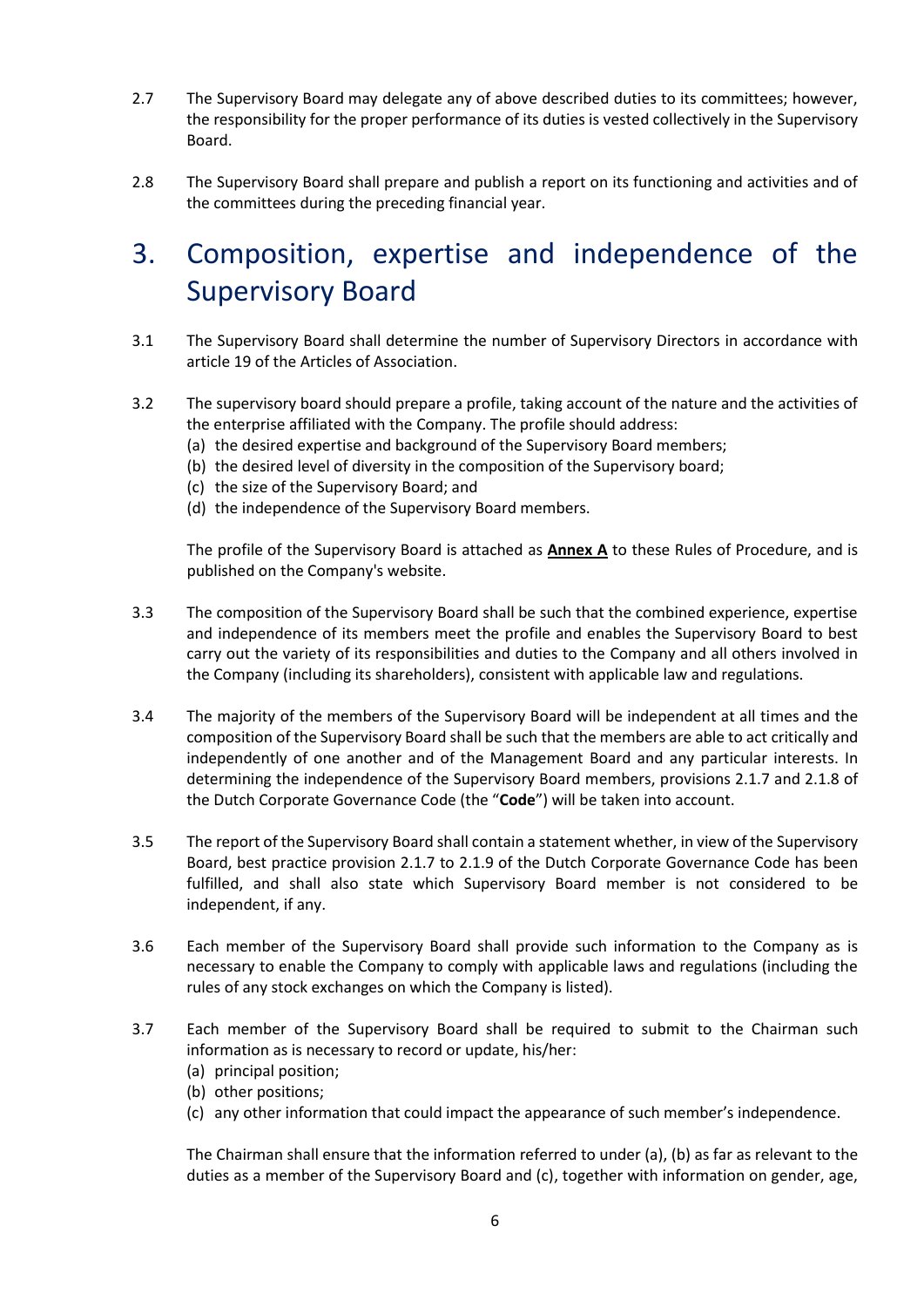nationality, date of initial appointment, and current term of office of each member, is published in the Corporate Governance Report.

# 4. Chairman, Vice-Chairman and Company Secretary

- 4.1 The Supervisory Board shall appoint one of its members as Chairman. The Chairman so appointed shall have the title of "**Chairman of the Supervisory Board**".
- 4.2 The Chairman shall ensure the proper functioning of the Supervisory Board and its committees, and shall act on behalf of the Supervisory Board as the main contact for the Management Board members and the Supervisory Board members.
- 4.3 The Chairman is primarily responsible for:
	- (a) determining the agenda for the Supervisory Board meetings, and chairing those meetings;
	- (b) ensuring that the Supervisory Board members receive all information that is necessary for the proper performance of their duties in a timely fashion;
	- (c) coordinating the Supervisory Board's decision making process and ensuring that there is sufficient time for consultation, consideration and decision making;
	- (d) ensuring that the Supervisory Board elects a Vice-Chairman (or Senior Independent Director);
	- (e) acting on behalf of the Supervisory Board as main contact for the Management Board, ensuring that contact with the Management Board is proper and productive, and ensuring proper contacts between the Supervisory Board, the Management Board and the General Meeting of Shareholders;
	- (f) initiating and ensuring the annual evaluation of the performance of the Supervisory Board, Management Board, and each of its individual members;
	- (g) arranging for the induction and training program for members of the Supervisory Board and Management Board;
	- (h) receiving and deciding on reported potential conflicts of interest within the meaning of article 10;
	- (i) receiving and deciding on reported alleged irregularities relating to the functioning of the members of the Management Board within the meaning of article 11;
	- (j) ensuring that the Management Board performs activities in respect of culture;
	- (k) ensuring that the Supervisory Board recognises signs from the Company's business and ensuring that any material misconduct and irregularities, or suspicion thereof, are reported to the Supervisory Board without delay;
	- (l) ensuring that the General Meeting proceeds in an orderly and efficient manner;
	- (m) ensuring effective communication with shareholders; and
	- (n) ensuring that the Supervisory Board is involved closely, and at an early stage, in any merger or takeover process.
- 4.4 The Supervisory Board shall appoint one of its members as Vice-Chairman.
- 4.5 The Vice-Chairman is primarily responsible for:
	- (a) assisting the Chairman of the Supervisory Board in performing his duties and responsibilities;
	- (b) performing the responsibilities of the Chairman of the Supervisory Board as described in article 4.3 during the Chairman's absence, or disability;
	- (c) working with and assisting the CEO and/or CFO, as appropriate, in representing the Company to its shareholders, analysts, the media and public;
	- (d) acting as contact for individual Supervisory Board members, Management Board members and Shareholders concerning the functioning of the Chairman of the Supervisory Board;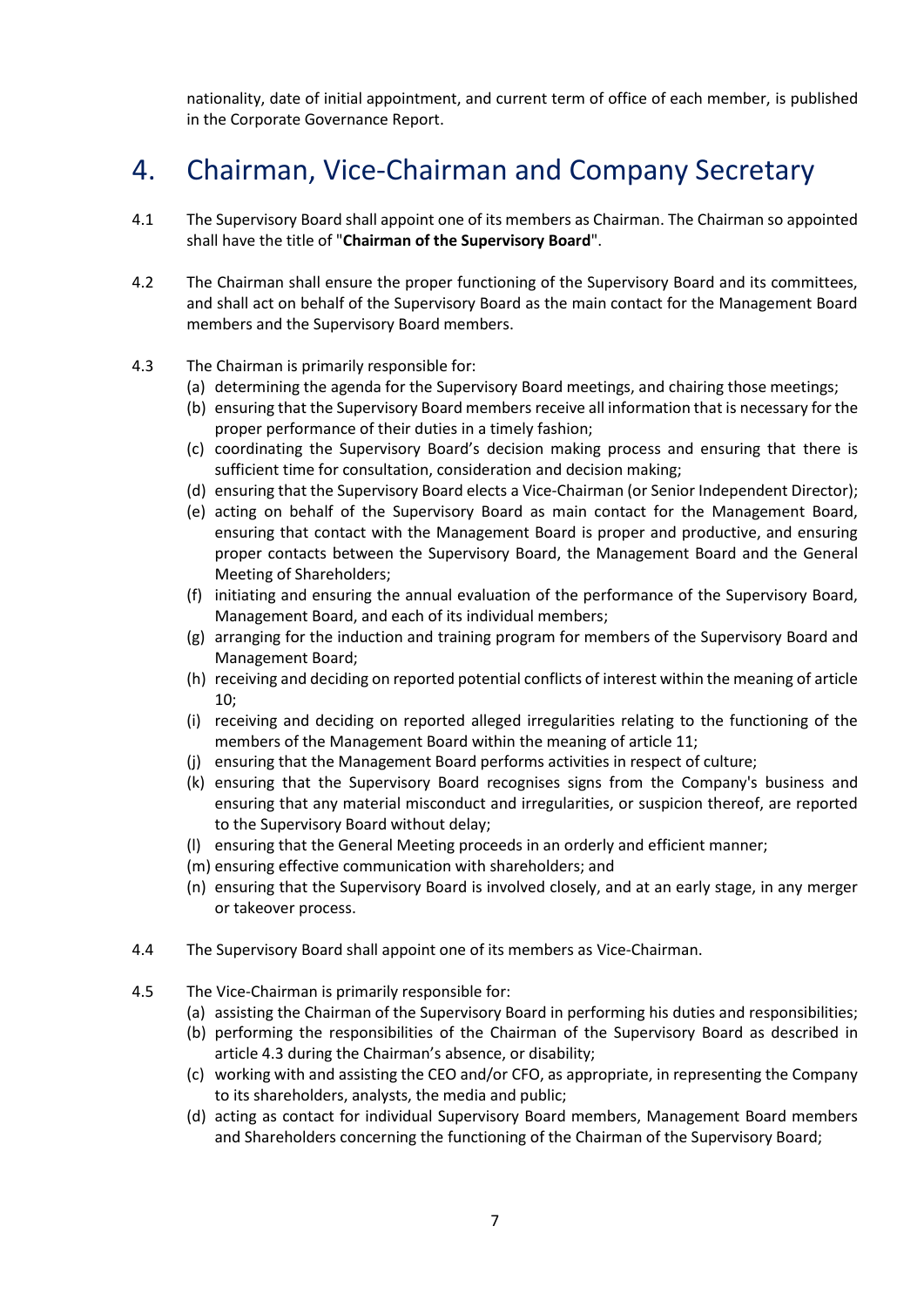- (e) overseeing and participating in the induction of new Supervisory Board members, and the continuing education and training of current Supervisory Board members;
- (f) leading and conducting the annual evaluation of the Supervisory Board and its individual members, including the Chairman of the Supervisory Board;
- (g) monitoring the quality of the relationship between the Chairman of the Supervisory Board and the CEO;
- (h) dealing with conflicts of interest of the Chairman of the Supervisory Board;
- (i) ensuring Supervisory Board succession planning, taking into account the Supervisory Board profile and rotation plan.
- 4.6 The Supervisory Board shall be assisted by a Company Secretary to be appointed and dismissed by the Management Board with the approval of the Supervisory Board.
- 4.7 The responsibilities of the Company Secretary are to:
	- (a) ensure compliance with Dutch and other applicable rules and regulations with respect to the functioning of the Supervisory Board, as well as with the Articles of Association and these Rules of Procedure;
	- (b) assist the Chairman of the Supervisory Board in the logistics of the Supervisory Board meetings (convocation, agenda, minutes, information, evaluation, meeting schedule);
	- (c) monitor the follow-up on action items resulting from the Supervisory Board meetings;
	- (d) implement programs approved by the Supervisory Board, if any, for the introduction, education and training of Supervisory Board members;
	- (e) inform and advise the Supervisory Board on regulatory issues;
	- (f) facilitate the provision of information of the Management Board and the Supervisory Board.

## 5. (Re-)appointment, term and resignation

- 5.1 The members of the Supervisory Board shall be appointed in the manner as provided in the Articles of Association on the nomination of the Supervisory Board. The nomination for appointment shall state the reasons for it. On re-appointment, the manner in which the candidate fulfilled his/her duties as member of the Supervisory Board shall be taken into account. Members of the Supervisory Board shall hold office for a maximum period of four years and shall thereafter be eligible for reappointment, provided that no member shall hold office for more than twelve years, as the case may be. A Supervisory Board member who directly or indirectly holds at least 10% of the shares in the issued share capital of the Company may hold office for more than twelve years and is eligible for reappointment after that term.
- 5.2 The Supervisory Board shall prepare a rotation schedule to prevent, to the greatest extent possible, re-appointments occurring simultaneously. The present rotation schedule of the Supervisory Board is attached as **Annex B** and is published on the Company's website. Subject to article 4.3, members of the Supervisory Board shall resign in accordance with the rotation schedule.
- 5.3 Members of the Supervisory Board shall resign early in the event of inadequate performance, structural incompatibility of interests, and other instances where resignation is deemed necessary at the discretion of the Supervisory Board.
- 5.4 Members of the Supervisory Board who take on the management of the Company temporarily, where the Management Board members are absent or unable to discharge their duties, shall (temporarily) resign from the Supervisory Board in order to do so.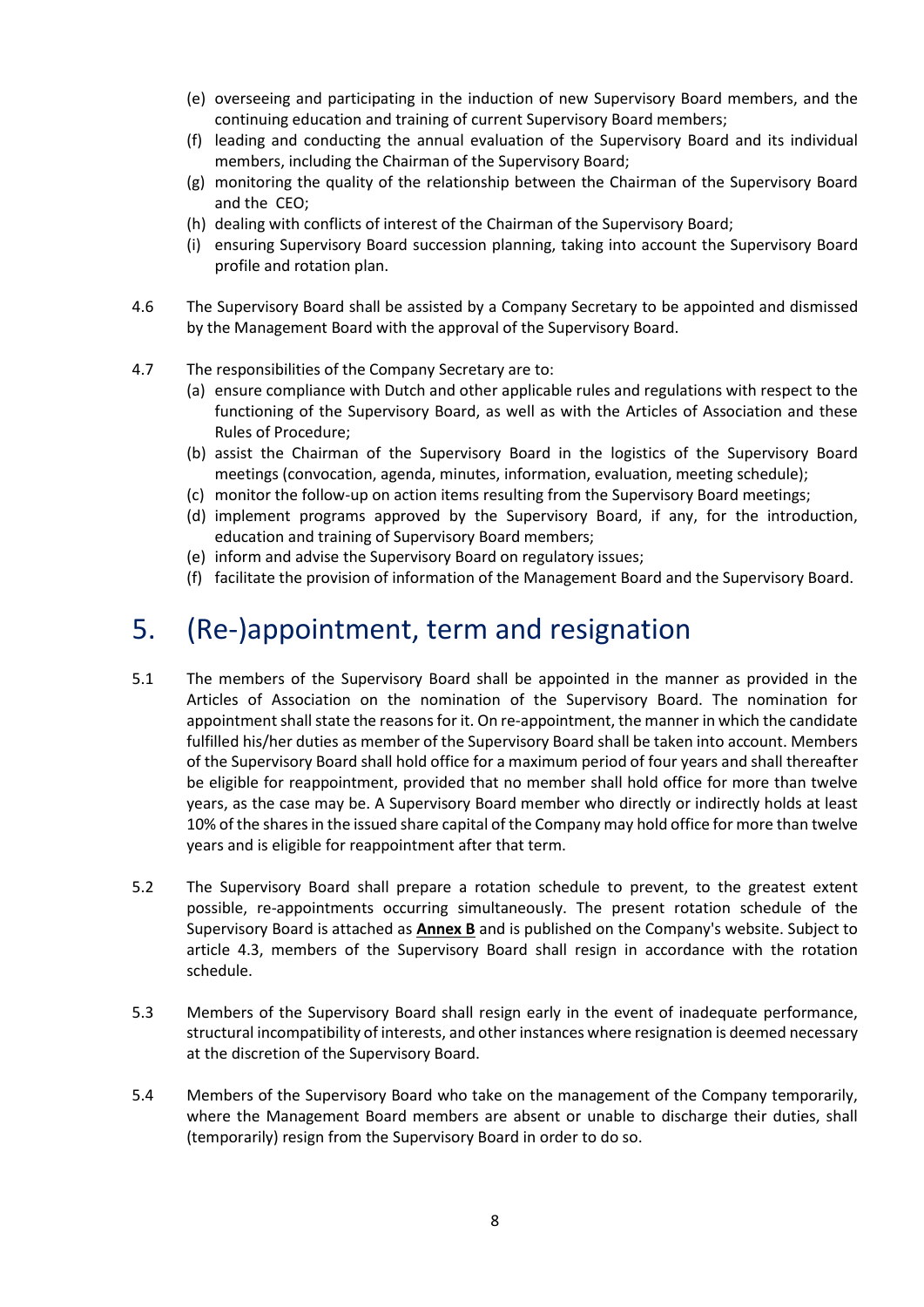# 6. Supervisory Board committees

- 6.1 The Supervisory Board has at least three standing committees, i.e. the Audit and Risk Committee, the Nomination and Remuneration Committee and Sustainable Development & Innovation Committee. The members of such committees are appointed by the Supervisory Board from its own members. The Supervisory Board as a whole remains responsible for its decisions even if they were prepared by one of the committees.
- 6.2 The Supervisory Board shall prepare charters of each of the respective committees. The present charters of the committees mentioned in Article 5.1 are included in these Rules of Procedure as **Annex C through E**. Unless stated otherwise, the provisions of these Rules of Procedure shall accordingly apply to the committees.
- 6.3 The Supervisory Board may establish ad hoc committees. The duties and internal proceedings of ad hoc committees are set out in a charter included in these Rules of Procedure.
- 6.4 The composition of the committees, the number of committee meetings and the main items discussed therein shall be recorded in the Supervisory Board's report. The charters and the composition of the committees shall be placed on the Company's website.
- 6.5 The Supervisory Board shall receive from each committee a verbal report of its deliberations and findings, as soon as practically possible after each meeting of such committee. Such reports shall be reflected in the minutes of the relevant meeting of the Supervisory Board.

### 7. Remuneration

- 7.1 The Supervisory Board shall from time to time submit proposals to the General Meeting in respect of the remuneration to be paid to the Chairman and other members of the Supervisory Board. Remuneration for Supervisory Board members should reflect the time spent and responsibilities of their role and may not be made dependent on the results of the Company.
- 7.2 The remuneration of the members of the Supervisory Board shall be determined by the General Meeting. The management report shall contain full and detailed information on the amount and structure of the remuneration of Supervisory Board members.
- 7.3 The Supervisory Board may propose to the General Meeting of Shareholders:
	- (a) additional compensation for time and expertise dedicated to specific strategic projects for X5, provided that such compensation (i) relates to work of a temporary, one-off nature, performed as an extension of the statutory non-executive duties of the relevant Supervisory Board member and (ii) is approved in advance by the Supervisory Board (upon recommendation of the Nomination and Remuneration Committee) which will ensure, on a case-by-case basis, that any such engagement shall under no circumstance compromise the independence of the relevant Supervisory Board member or the Supervisory Board collectively.
	- (b) Equity-based compensation, to allow members of the Supervisory Board to align their interests with those of shareholders and strengthen their commitment and confidence in the future of the Company.
- 7.4 Any member of the Supervisory Board who is a representative of a legal entity or person holding at least thirty per cent of the voting rights in the Company, shall waive his/her entitlement to remuneration for acting as a member of the Supervisory Board.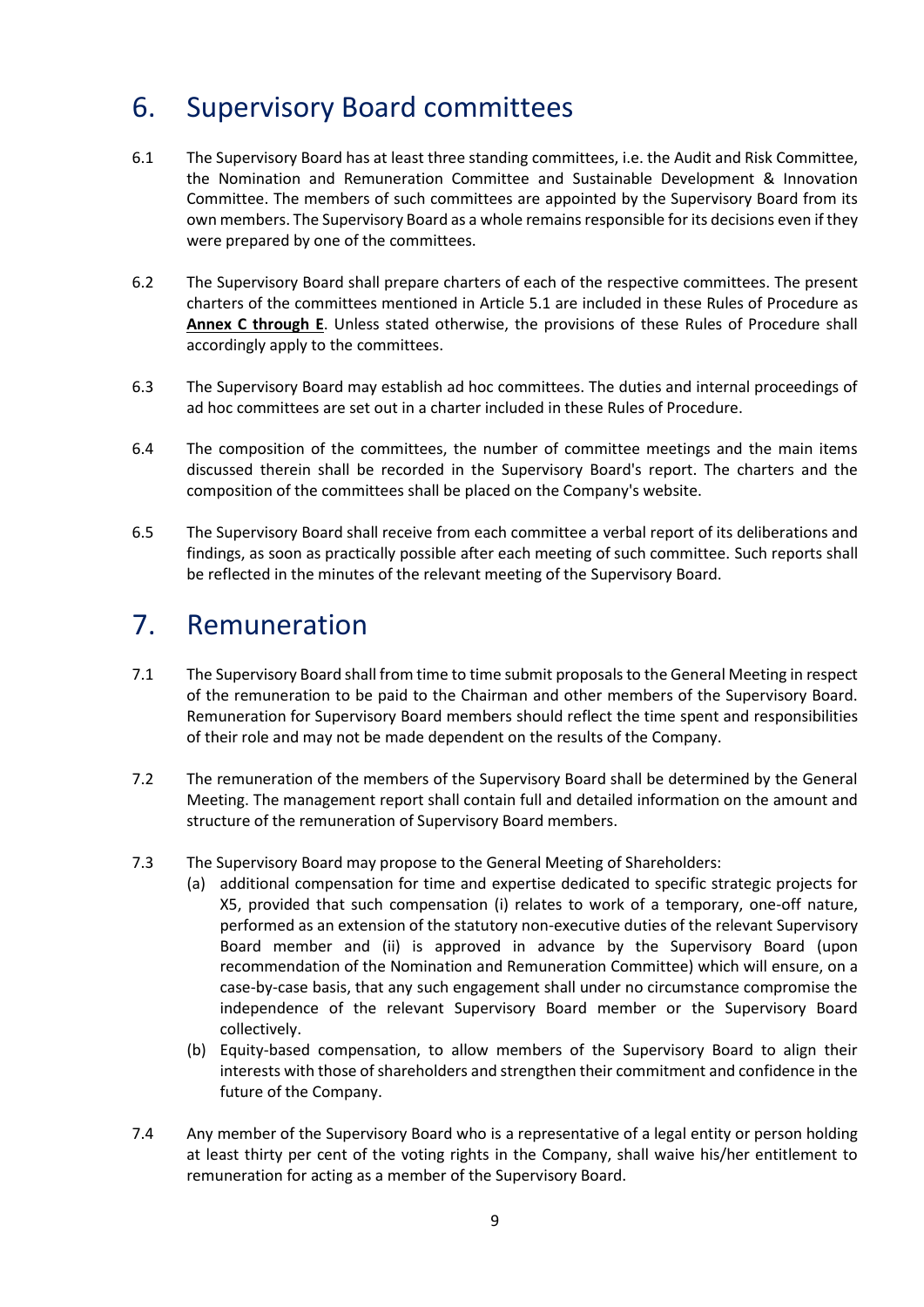- 7.5 Members of the Supervisory Board shall be reimbursed for all reasonable costs incurred in connection with their attendance of meetings. Any other expenses shall only be reimbursed, either in whole or in part, if incurred with the prior consent of the Chairman; the Chairman will update the Supervisory Board periodically on the expense allowance policy.
- 7.6 The remuneration determined by the General Meeting shall be applicable to each individual member of the Supervisory Board. If the members of the Supervisory Board are required to charge VAT on their fees, the Company shall pay the amount of VAT.
- 7.7 The Company does not grant any personal loans or guarantees to members of the Supervisory Board.

## 8. Induction program and ongoing training and education

- 8.1 Once appointed, each member of the Supervisory Board shall follow an induction program, prepared and sponsored by the Company.
- 8.2 Each Supervisory Board member shall annually identify any specific aspects in respect of which he or she requires further training or education.

# 9. Supervisory Board meetings (agenda, attendance, minutes) and resolutions

- 9.1 The Supervisory Board shall hold at least four meetings per calendar year in accordance with an annual meeting schedule and whenever one or more of its members have requested a meeting. The majority of Supervisory Board meetings held during a calendar year shall be held at the seat of the Company in the Netherlands. In addition, meetings may be held by telephone or videoconference provided that all participants can hear each other simultaneously.
- 9.2 Each Supervisory Board member attends Supervisory Board meetings and the meetings of the committees that he or she is a member of. A Supervisory Board member may be represented at a meeting by another Supervisory Board member holding a written proxy.
- 9.3 Unless the Supervisory Board decides otherwise, meetings of the Supervisory Board shall be attended by one or more members of the Management Board, save for meetings concerning:
	- (a) the evaluation of the functioning of the Management Board and its individual members, and the conclusions to be drawn from that evaluation;
	- (b) the evaluation of the functioning of the Supervisory Board and its individual members, and the conclusions to be drawn from that evaluation;
	- (c) the desired profile, scope and composition of the Supervisory Board;
	- (d) potential conflicts of interests of members of the Management Board within the meaning of article 10; or
	- (e) reported actual or suspicion of misconduct or irregularities pertaining to the functioning of a Management Board member.
- 9.4 The Supervisory Board may require that certain officers of the Group and external advisors attend its meetings. Save for meetings concerning the items referred to in article 9.3, the chairman of the Management Board shall determine, in consultation with and subject to the approval of the Chairman, which other Group officers will attend a specific Supervisory Board meeting. The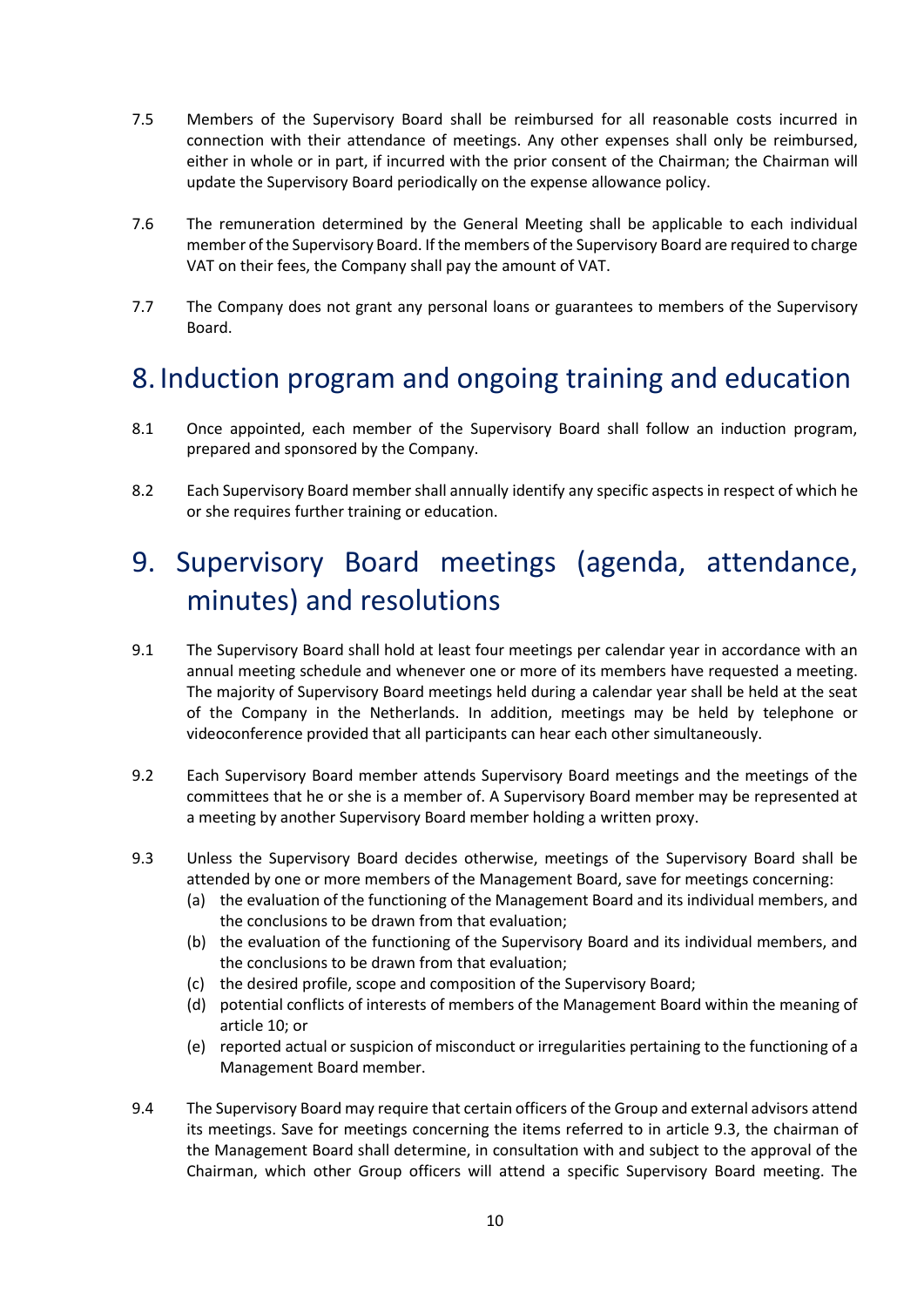external auditor of the Company shall be requested to attend each Supervisory Board meeting at which the examination and approval of the annual accounts are discussed.

- 9.5 Meetings shall be convened by the Company Secretary on behalf of the Chairman of the Supervisory Board or on behalf of the member(s) requesting the meeting. Unless meetings must be convened at short notice for urgent matters, notices convening a meeting and the agenda of items to be considered and discussed therein shall be made available at least five working days before the meeting to each member of the Supervisory Board, the chairman of the Management Board, and other attendees invited in accordance with Article 9.4. Agendas and meeting materials shall be made available through a dedicated, secured online portal for the Supervisory Board.
- 9.6 Minutes of the meeting shall be prepared by the Company Secretary. They shall generally be adopted in the next meeting. If all members of the Supervisory Board agree on the contents of the minutes, they may be adopted earlier. The minutes shall be signed for adoption by the Chairman and the Company Secretary and shall be distributed to all members of the Supervisory Board as soon as practically possible. A certificate signed by the Chairman and the Company Secretary confirming that the Supervisory Board had adopted a particular resolution, shall constitute evidence of such resolution vis-à-vis third parties. The Company Secretary may issue and sign extracts of the adopted minutes.
- 9.7 The Supervisory Board can only validly adopt resolutions at a meeting if:
	- (a) a majority of the Supervisory Board members is present or represented at the meeting, or;
	- (b) in case of resolutions set out article 24.6 of the Articles of Association, seventy-five (75) percent of the Supervisory Board members are present or represented at the meeting.

Supervisory Board members who have a conflict of interest as referred to in article 10 shall not be taken into account when calculating the quorum.

- 9.8 Where possible, resolutions of the Supervisory Board are adopted by unanimous vote. Where this is not possible, resolutions of the Supervisory Board are adopted by an absolute majority of votes, with the provision that members who have a conflict of interest as referred to in article 10 shall not take part in the voting.
- 9.9 In addition to the meetings specified in article 9.1, the Supervisory Board may also adopt resolutions in writing without holding a meeting, provided that the resolutions are adopted in writing. Article 9.7 and 9.8 apply to adopting resolutions without holding a meeting.

### 10. Conflict of interests

- 10.1 The Supervisory Board is responsible for dealing with any conflicts of interest that Supervisory Board members, Management Board members and majority shareholders may have in relation to the Company. In the handling and deciding on reported (potential) conflicts of interest, the Supervisory Board shall be assisted by the Audit and Risk Committee and guided by these Rules of Procedure, the Dutch Corporate Governance Code and the Company's Related Party Transactions Policy.
- 10.2 A conflict of interest for the purpose of this clause 10 means:
	- (a) a direct or indirect personal conflict of interest within the meaning of article 2:140(5) Dutch Civil Code; and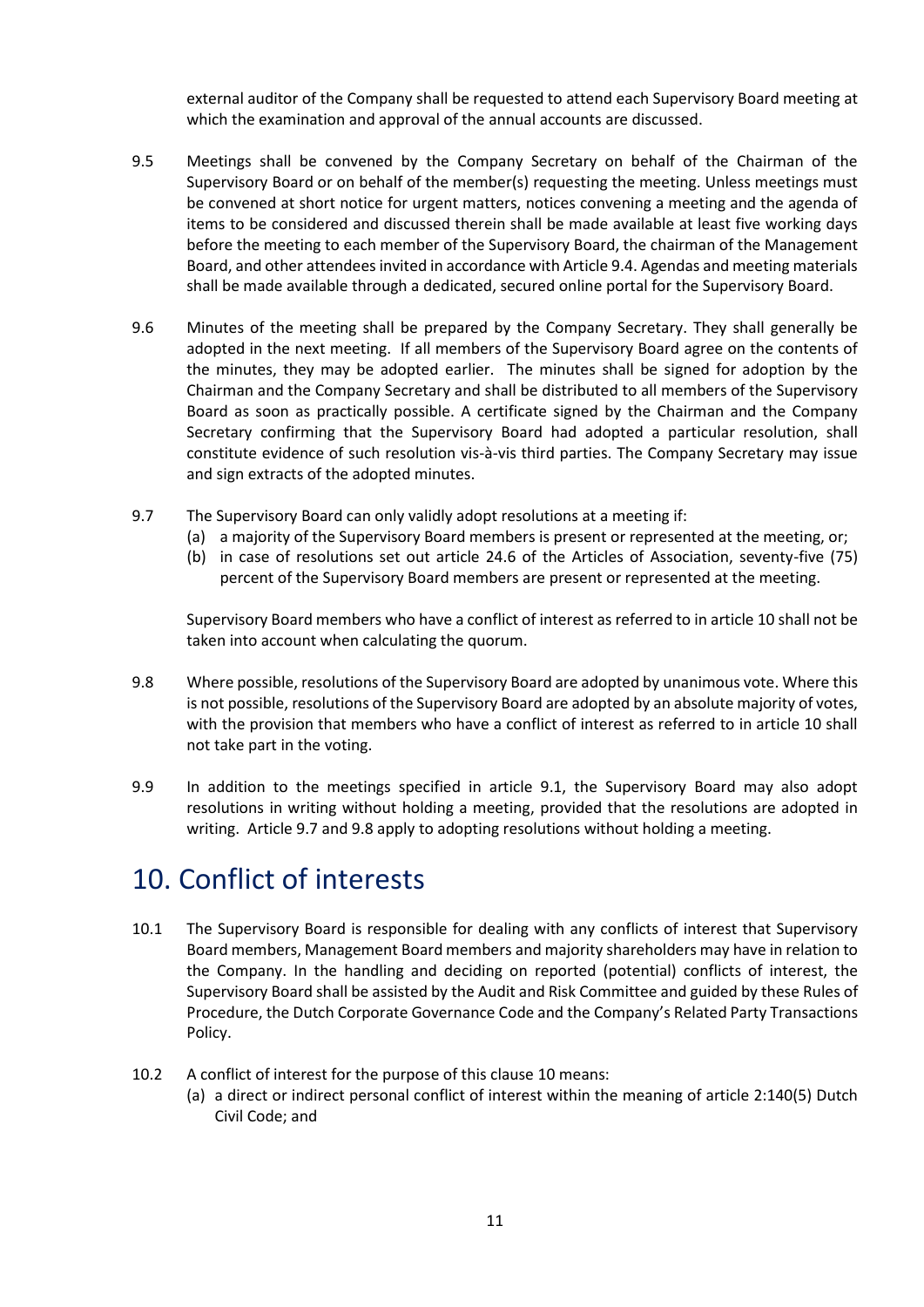- (b) any other situation which causes reasonable doubt about whether the Supervisory Board member concerned is primarily guided in the decision-making process by the interests of the Company and its business.
- 10.3 A Supervisory Board member shall in any event have a potential conflict of interest if the Company intends to enter into a transaction with a legal entity:
	- (i) in which that Supervisory Board member has a material financial interest, being a direct or indirect shareholding of at least 10% of the share capital;
	- (ii) whose management or supervisory board includes a member who has a family law relationship with that Supervisory Board member; or
	- (iii) in which that Supervisory Board member has a management or supervisory position.
- 10.4 A Supervisory Board member should report any (potential) conflict of interest to the Chairman of the Supervisory Board without delay and should provide all relevant information in that regard, including the relevant information pertaining to his spouse, registered partner or other life companion, foster child and relatives by blood or marriage up to the second degree. If the Chairman of the Supervisory Board has a (potential) conflict of interest, he should report this to the Vice-Chairman of the Supervisory Board without delay.
- 10.5 The Chairman of the Supervisory Board, herein assisted by the Audit and Risk Committee, will determine whether a reported (potential) conflict of interest qualifies as a conflict of interest to which paragraph 10.6 applies.
- 10.6 A member of the Supervisory Board shall not participate in the discussions and decision-taking process on a subject or transaction in relation to which he/she has a conflict of interest with the Company.
- 10.7 All transactions in which there are conflicts of interest with Management Board members or Supervisory Board members should be agreed on terms that are customary in the market. Decisions to enter into transactions in which there are conflicts of interest with Management Board members or Supervisory Board members that are of material significance -as defined in the Related Party Transactions Policy- to the Company and/or to the relevant Management Board members or Supervisory Board members require the approval of the Supervisory Board and/or the Audit and Risk Committee, as applicable under the Related Party Transactions Policy. Such transactions should be published in the Company's annual report, together with a declaration that the Code's best practice provisions 2.7.3 and 2.7.4 have been complied with.
- 10.8 All transactions between the Company and legal or natural persons who hold at least ten percent of the shares in the Company should be agreed on terms that are customary in the market. Decisions to enter into transactions with such persons that are of material significance to the Company and/or to such persons require the approval of the Supervisory Board and/or the Audit and Risk Committee, as applicable under the Related Party Transactions Policy. Such transactions should be published in the Company's annual report, together with a declaration that the Code's best practice provision 2.7.5 has been complied with.

# 11. Misconduct, irregularities and whistleblower policy

11.1 The Supervisory Board, herein assisted by the Audit and Risk Committee, monitors the operation of the procedure for reporting actual or suspected misconduct or irregularities, appropriate and independent investigations into signs of misconduct or irregularities, and, if an instance of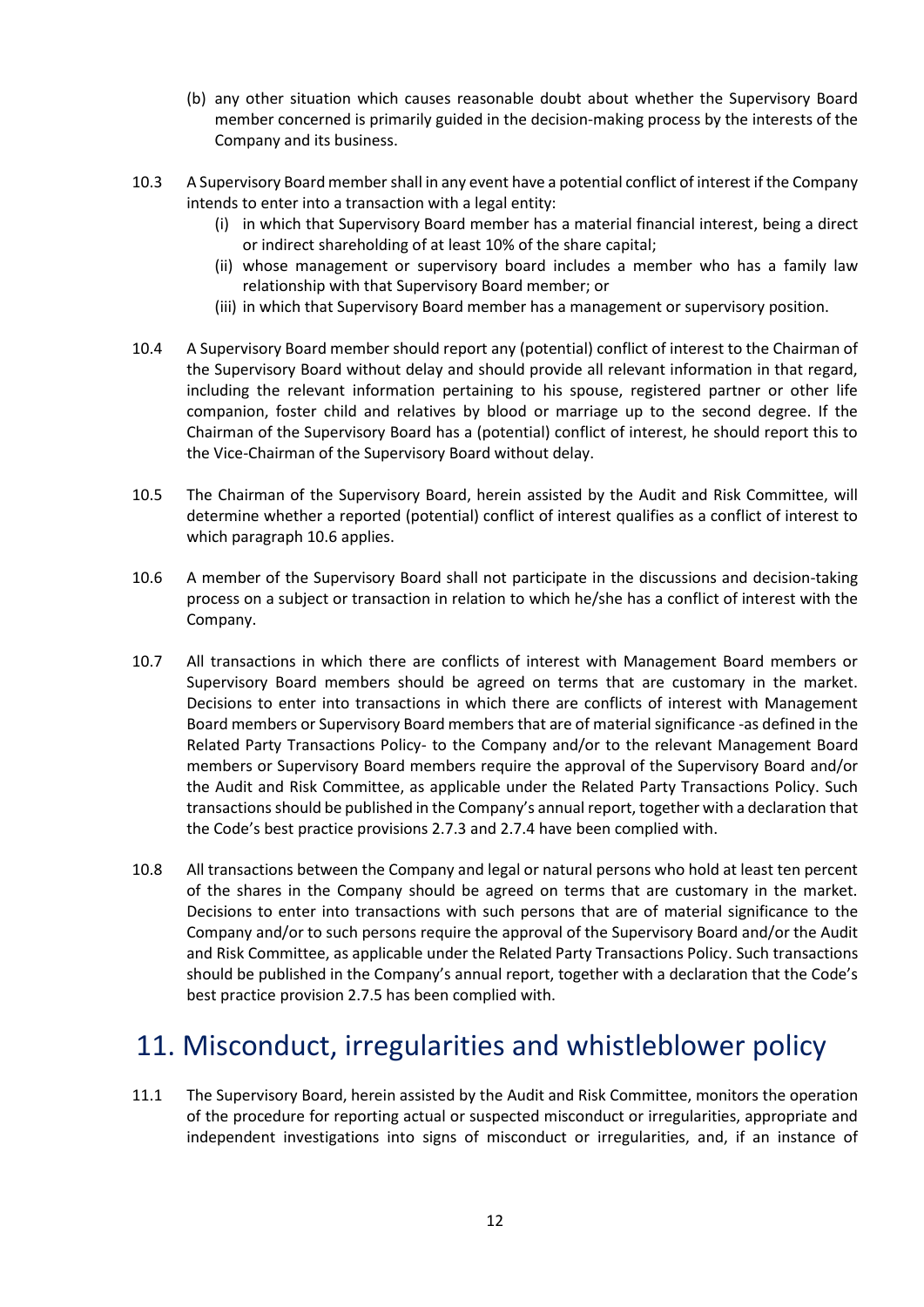misconduct or irregularity has been discovered, an adequate follow-up of any recommendations for remedial actions.

- 11.2 The Management Board shall ensure that employees have the possibility, without jeopardizing their legal position, of reporting alleged irregularities of a general, operational and financial nature within the Company to the CEO or an officer or body designated by him for such purpose. Alleged irregularities concerning the functioning of Management Board members shall be reported to the Chairman of the Supervisory Board. The whistleblower policy is posted on the Company's website.
- 11.3 The Management Board informs the Chairman of the Supervisory Board without delay of any signs of actual or suspected material misconduct or irregularities within the Company and its businesses. If the actual or suspected misconduct or irregularity pertains to the functioning of a Managing Director, employees can report this directly to the Chairman.
- 11.4 The external auditor informs the chairman of the Audit and Risk Committee without delay if, during the performance of his duties, he or she discovers or suspect an instance of misconduct or irregularity. If the actual or suspected misconduct or irregularity pertains to the functioning of a Managing Director, the external auditor reports this directly to the Chairman of the supervisory Board.

### 12. Relationship with the Management Board

- 12.1 The Supervisory Board, and its individual members, is responsible for obtaining all information from the Management Board and the external auditor that the Supervisory Board requires for the proper performance of its duties. If the Supervisory Board deems necessary, it may obtain information from officers and external advisors of the Company. The Management Board shall provide the necessary means for this purpose. The Supervisory Board may require that certain officers and external advisors attend its meetings.
- 12.2 The Management Board shall timely provide the Supervisory Board with information (if possible, in writing) on all facts and developments concerning the Company which the Supervisory Board may need to function as required and to properly carry out its duties. The Management Board shall in any case provide the Supervisory Board with monthly and quarterly reports prepared in a format as agreed from time to time, with updated financial information and setting out detailed information on inter alia revenues, store openings and other relevant KPIs.
- 12.3 Each year, without prejudice to the above, the Management Board shall provide the Supervisory Board with a budget for the following year, an up-to-date version of its long-term plans, the main features of the strategic policy, the general and financial risks, and the management and control systems of the Company.
- 12.4 If a member of the Supervisory Board should receive information or indications relevant to the Supervisory Board in the proper performance of its supervisory and advisory tasks (from a source other than the Management Board or Supervisory Board), he shall make this information available to the Chairman as soon as possible. The Chairman of the Supervisory Board shall subsequently inform the entire Supervisory Board.
- 12.5 If a takeover bid for the Company's shares or depositary receipts of the Company's shares is in the process of being prepared, the Management Board shall ensure that the Supervisory Board is closely involved in the takeover process in a timely fashion. Furthermore, if the Management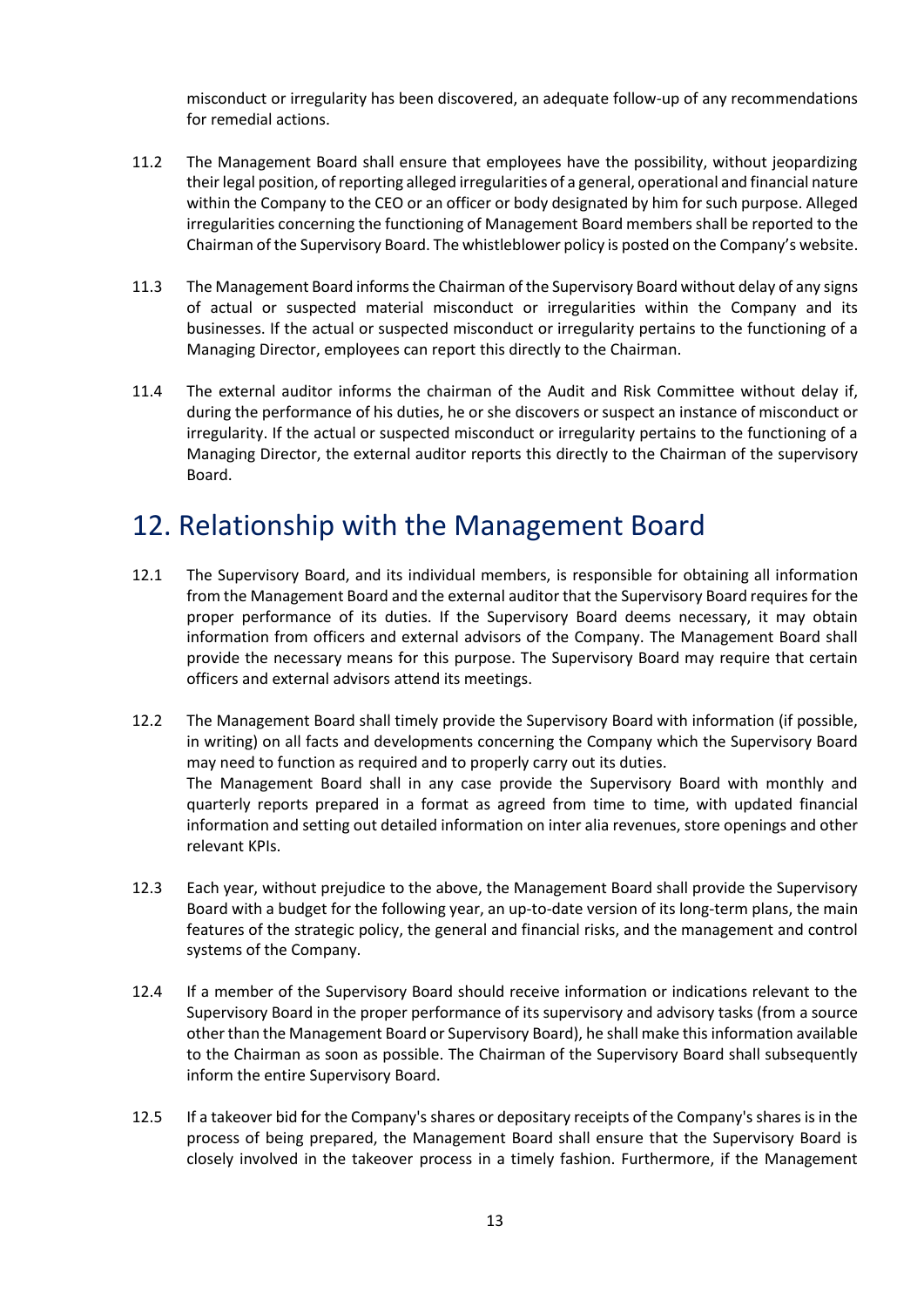Board receives a request from a competing bidder to inspect the Company's records, the Management Board shall discuss this request with the Supervisory Board without delay.

### 13. Relationship with the shareholders

- 13.1 In accordance with the Articles of Association, a General Meeting may be convened at the request of the Supervisory Board. The person(s) convening the General Meeting shall ensure that it is held in due time and that the shareholders are informed by means of an agenda which shall list which items are for discussion and which items are to be voted upon. The Supervisory Board shall inform the shareholders by means of explanatory notes to the agenda of all facts and circumstances relevant to the matters included in the agenda. The notes to the agenda shall be placed on the website of the Company.
- 13.2 Members of the Management Board and Supervisory Board shall, as required and necessary, participate in a General Meeting unless the General Meeting has expressed the wish to meet without the presence of the Supervisory Board or Management Board or a specific member of the Supervisory or Management Board. In accordance with the Articles of Association, the Chairman shall, as a general rule, chair General Meetings, and shall decide on the contents of resolutions. The ruling pronounced by the Chairman in respect of the outcome of a vote in a General Meeting shall be decisive subject to the provisions of Article 2:13 of the Dutch Civil Code.
- 13.3 The Supervisory Board shall provide the General Meeting with any information it may require concerning an item on the agenda, unless overriding interests (zwaarwegende belangen) of the Company or any law, rules or regulations applicable to the Company prevent it from doing so. The Supervisory Board shall specify the reasons for invoking such overriding interests.

# 14. (Self-)evaluation

- 14.1 At least once a year, in a self-evaluation the Supervisory Board shall evaluate the functioning of the Supervisory Board, the separate committees, and its individual members, and discuss the conclusions to be drawn on the basis thereof. The Supervisory Board shall pay attention to:
	- (a) substantive aspects, the mutual interaction and the interaction with the Management Board;
	- (b) events that occurred in practice from which lessons may be learned; and
	- (c) the desired profile, composition, competencies and expertise of the Supervisory Board.
- 14.2 At least once every three years the self-evaluation referred to in article 14.1 will be of a more indepth nature.
- 14.3 At least once per year, the Supervisory Board shall evaluate the functioning of the Management Board as a whole and that of the individual Management Board members, and shall discuss the conclusions to be drawn on the basis thereof.
- 14.4 The report of the Supervisory Board shall state:
	- (a) how the evaluation of the functioning of the Supervisory Board, the separate committees and the individual Supervisory Board members has been carried out;
	- (b) how the evaluation of the functioning of the Management Board and the individual Management Board members has been carried out; and
	- (c) what has been or will be done with the conclusions from the evaluation.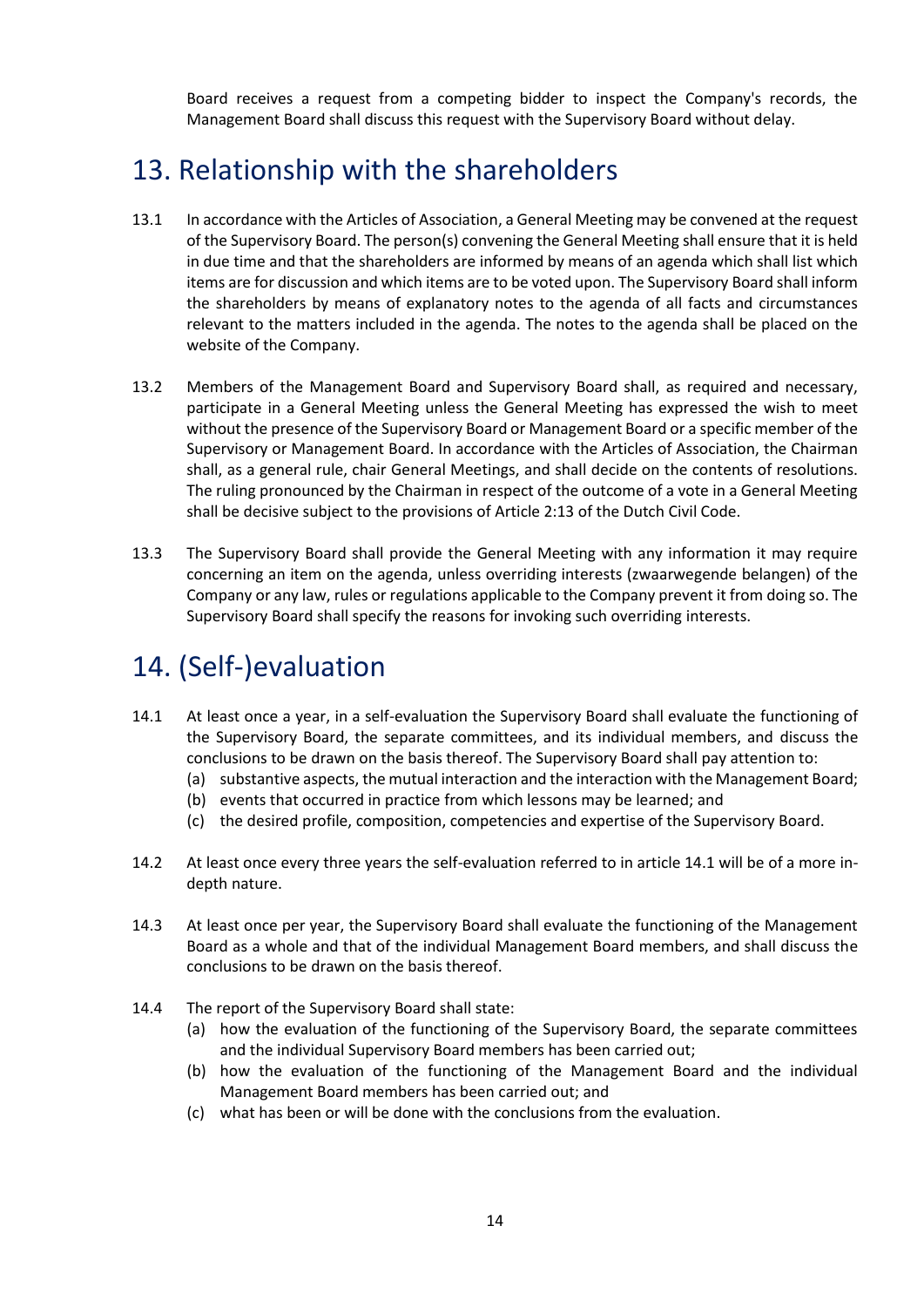# 15. Holding and trading securities

- 15.1 Should any member of the Supervisory Board hold securities in the Company, this will be for the purpose of long-term investment; members of the Supervisory Board will refrain from short-term transactions in securities in the Company.
- 15.2 With respect to securities in the Company, members of Supervisory Board are bound to the X5 Inside Information and Dealing Code and must at all times comply with all Dutch and foreign statutory provisions and regulations, including applicable notification requirements, applicable to the ownership of and transactions related to securities in the Company.

# 16. Confidentiality

Members of the Supervisory Board shall treat all information and documentation acquired within the framework of their membership with the necessary discretion and, in the case of classified information, with the appropriate secrecy. Classified information shall not be disclosed outside the Supervisory Board or the Management Board, made public or otherwise made available to third parties, even after resignation from the Supervisory Board, unless it has been made public by the Company or it has been established that the information is already in the public domain.

# 17. Deviation and Amendment

- 17.1 The Supervisory Board may incidentally, at its sole discretion, decide to deviate from these Rules of Procedure, with due observance of applicable laws and regulations.
- 17.2 These Rules of Procedure, including the committee charters, may be amended by a resolution of the Supervisory Board. Such resolutions shall be referred to in the Supervisory Board's report in the annual report.

# 18. Governing law

These Rules of Procedure shall be governed by and construed in accordance with the law of the **Netherlands**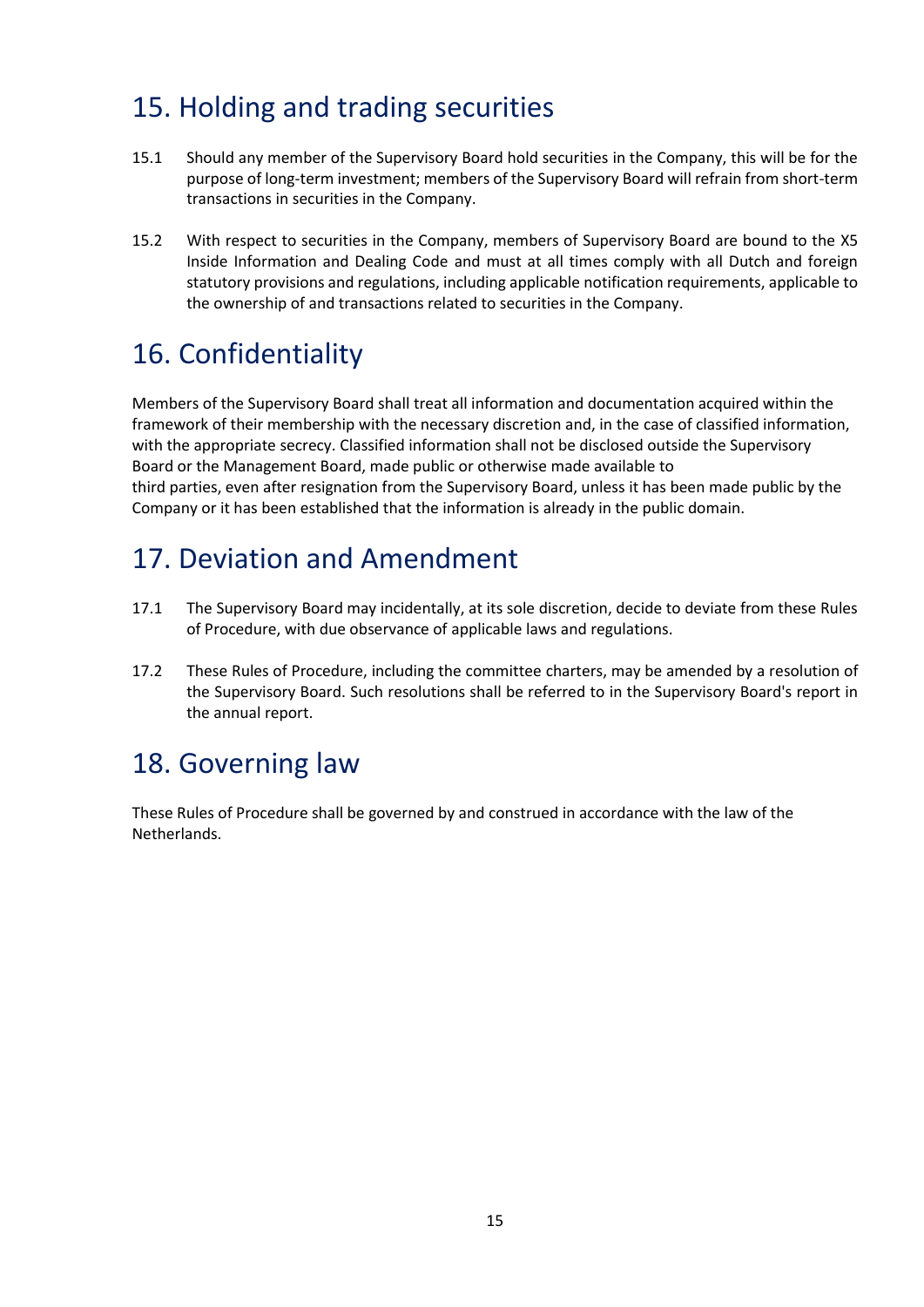## Annex A SUPERVISORY BOARD PROFILE

#### **General**

The profile, size and composition of the Supervisory Board is structured to reflect the profile and activities of the Company and its subsidiaries ("**X5**").

X5 is a leading food retailing group, operating in Russia with several retail formats under strong local brands. The Company is registered in the Netherlands as a public company under Dutch law, with global depositary receipts listed on the London and Moscow Stock Exchanges.

The Company has a two-tier board structure, whereby the duties of the Supervisory Board are to supervise the management and the general affairs of X5, as well as advising the Management Board. A detailed description of the duties and responsibilities of the Supervisory Board is provided in the Rules of Procedure of the Supervisory Board. In performing its duties, the Supervisory Board is guided by the interests of the Company and its business, and shall take into account the relevant interests of the Company's stakeholders. The Supervisory Board shall also have due regard for corporate responsibility in particular relating to issues that are relevant to the Company.

#### **Composition**

The number of members needed for the Supervisory Board depends upon the combined qualifications of the members in relation to those required for the Supervisory Board as a body. Currently the Supervisory Board consists of nine members. The composition of the Supervisory Board shall be such that:

- the combined knowledge, experience and expertise of its members, taken together, enables the Supervisory Board to fully carry out its duties, including positioning the Company for the future with a view to long-term sustainable value creation;
- the members are able to act critically and independently of one another and of the Management Board and the Executive Board and any particular interests;
- backgrounds, skills, approaches and personalities are complementary and diverse, resulting in a combined Supervisory Board that is more than the sum of its individual members.

Members of the Supervisory Board shall possess reputations of high professionalism and high integrity in their current and prior experience and business dealings.

Recognizing the value of leveraging different points of view from amongst its members, the Supervisory Board aims for a diverse composition in particular areas of relevance for X5. Supervisory Board candidates are evaluated against the Board's profile, existing balance of skills, knowledge and experience, and the need for the Board to be prepared for disruption and change. Supervisory Board members are prompted to be mindful of diversity, inclusiveness and meritocracy considerations when examining and nominating Board candidates. This also includes diversity of gender and age so that when the final appointment is made the Supervisory Board can be confident that the most effective candidate has been selected.

#### **Committees**

The performance of the Supervisory Board shall be supported by the active work of three standing committees: Audit and Risk Committee, Nomination & Remuneration Committee and Sustainable Development & Innovation Committee. The chairmen of the respective committees commit to driving the relevant agendas and issues of relevance to their committees and to keeping abreast of best practice for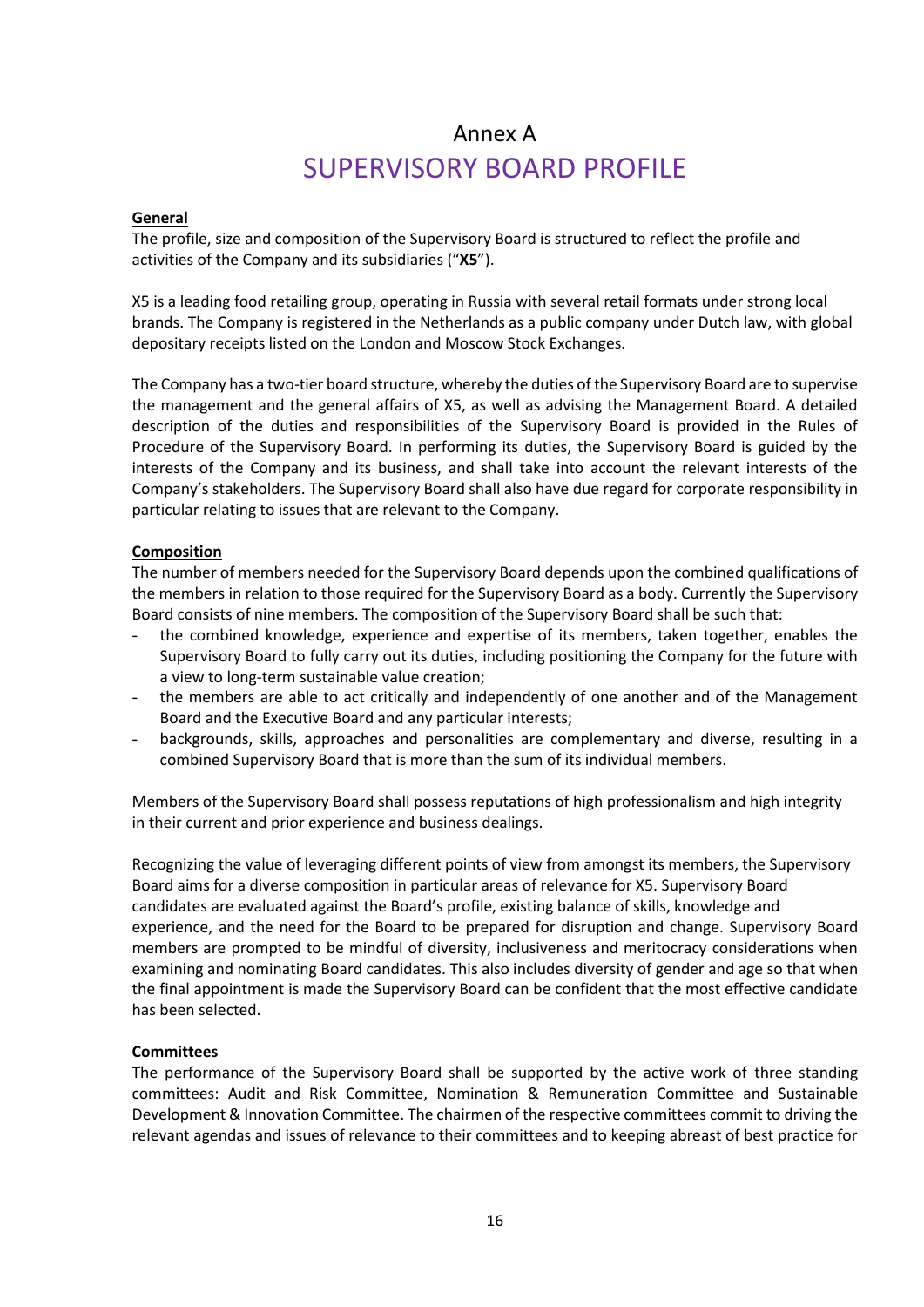Board committees. The members of the respective committees commit to actively participating in the resolution of issues of relevance to their committees, in support of the Supervisory Board.

Based on the coordination between the committees, each Supervisory Board member shall be capable of assessing the broad outline of the Supervisory Board's overall policy objectives. Each Supervisory Board member assigned to a committee shall have the specific expertise required for the fulfillment of such duties.

#### **Qualifications of the Supervisory Board**

The Supervisory Board as a body aims to have the following qualifications:

- (board level) leadership experience with large -listed- companies, in Russia and abroad;
- understanding of the (online) retail industry, in particular the food retail industry in Russia and abroad;
- national and international business experience;
- expertise in financial management, administration, accounting and reporting of a listed company, including insight in administrative processes and internal control systems and knowledge of stock and financial markets;
- knowledge of corporate governance and understanding of legal and tax matters, both national and international;
- knowledge of human resources, organization and management development;
- experience / knowledge in the area of remuneration and incentives;
- affinity with, and knowledge of technological innovations and new business models;
- understanding of sustainability, social and employment matters in the markets in Russia and internationally;
- understanding of disclosure, communication and marketing matters relating to a listed company.

#### **Personal qualities of the individual Supervisory Board members**

Individual members of the Supervisory Board should possess the following qualities:

- professionalism and integrity;
- independence, and ability to constructively challenge other's views and open to being challenged on own views;
- relevant experience in strategic leadership and board service;
- team player with a well-developed aptitude for collaboration and communication;
- senior managerial experience with ability to contribute to the shaping and evolution of the Company's strategy;
- breadth of experience that enables proper understanding of and contribution to the Company;
- sound critical judgment, commercial common sense and decisiveness;
- results & performance focus:
- appropriate time commitment and scheduling flexibility (to allow proper preparation, occasional travel and attendance of meetings);
- willingness and openness to continue learning about best practice for the Board and external trends that may impact the Company (learning and horizon scanning).

Following completion of his/her mandate, a Supervisory Board member shall be nominated for reappointment only after careful consideration. This profile shall also be applied in the case of reappointment of a Supervisory Board member.

#### **Profile amendments**

This profile was adopted by the Supervisory Board on 19 March 2019. It may be amended from time to time, pursuant to annual assessments by the Supervisory Board in accordance with article 14.1 of the Supervisory Board Rules of Procedure.

This profile will be published on the Company's website.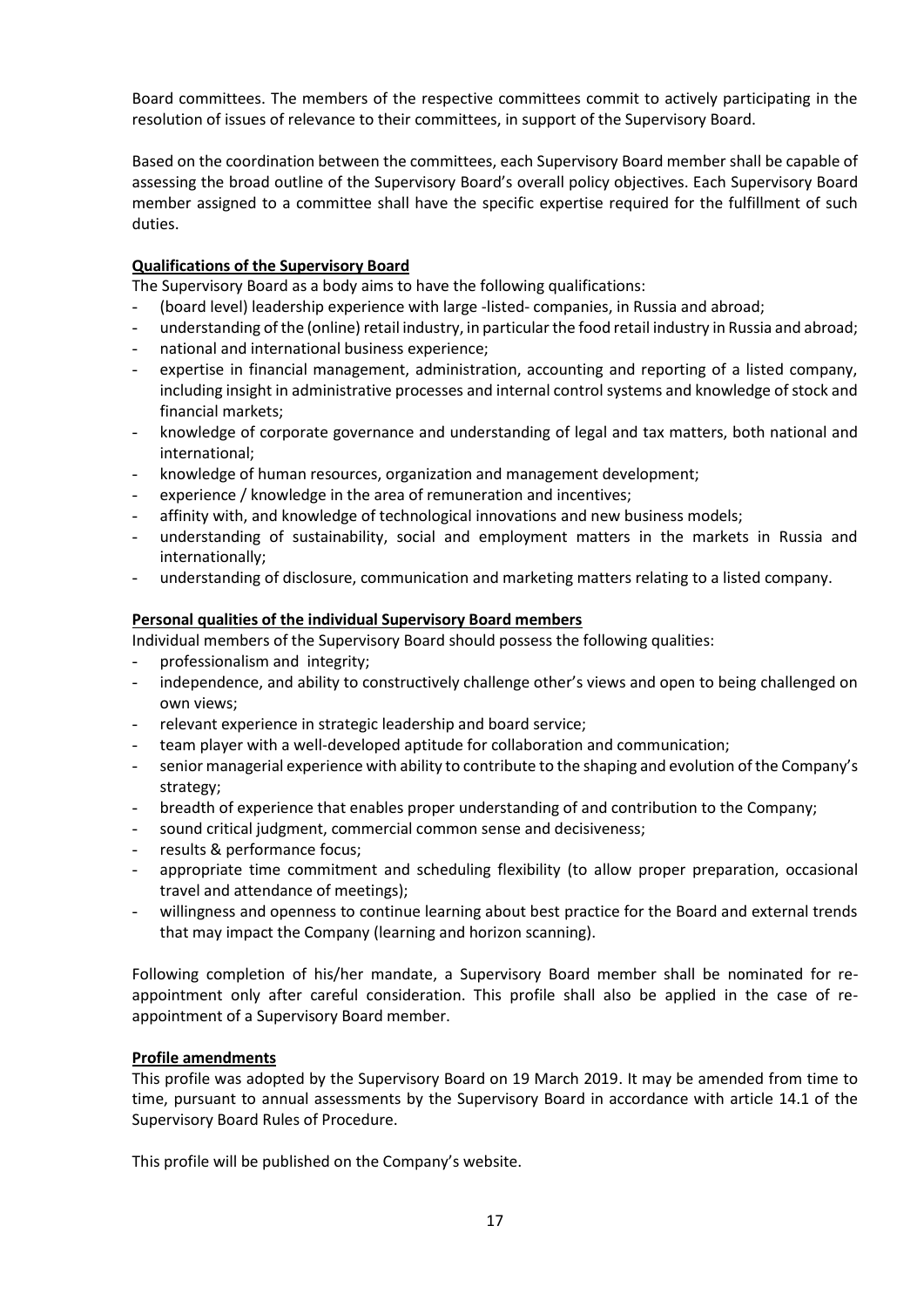# Annex B ROTATION SCHEDULE OF THE SUPERVISORY BOARD PER 12 MAY 2021

| <b>Name</b>        | <b>Appointed</b> | <b>Reappointed</b>        | <b>Current term</b><br>(years) | End of current term |
|--------------------|------------------|---------------------------|--------------------------------|---------------------|
| M. Fridman*        | 2006             | 2009, 2013, 2017,<br>2021 | $\mathbf{3}$                   | 2024                |
| S. DuCharme**      | 2008             | 2012, 2015, 2019,<br>2021 | $\overline{2}$                 | 2023                |
| G. King            | 2015             | 2019                      | $\overline{\mathbf{4}}$        | 2023                |
| P. Demchenkov      | 2015             | 2019                      | $\overline{\mathbf{4}}$        | 2023                |
| <b>M. Kuchment</b> | 2015             | 2019                      | $\overline{\mathbf{3}}$        | 2022                |
| N. Shouraboura     | 2018             |                           | $\overline{\mathbf{4}}$        | 2022                |
| <b>M. Atnashev</b> | 2020             |                           | 3                              | 2023                |
| R. Brasher         | 2021             |                           | $\mathbf{3}$                   | 2024                |
| A. Tynkovan        | 2021             |                           | $\overline{\mathbf{3}}$        | 2024                |

\*In accordance with article 5.1 of the Supervisory Board's Rules of Procedure a Supervisory Board member who directly or indirectly holds at least 10% of the shares in the issued share capital of the Company may hold office for more than twelve years and is eligible for reappointment after that term.

\*\* Mr. DuCharme was appointed as CEO in 2013, having assumed the CEO's responsibilities in a delegated capacity since July 2012.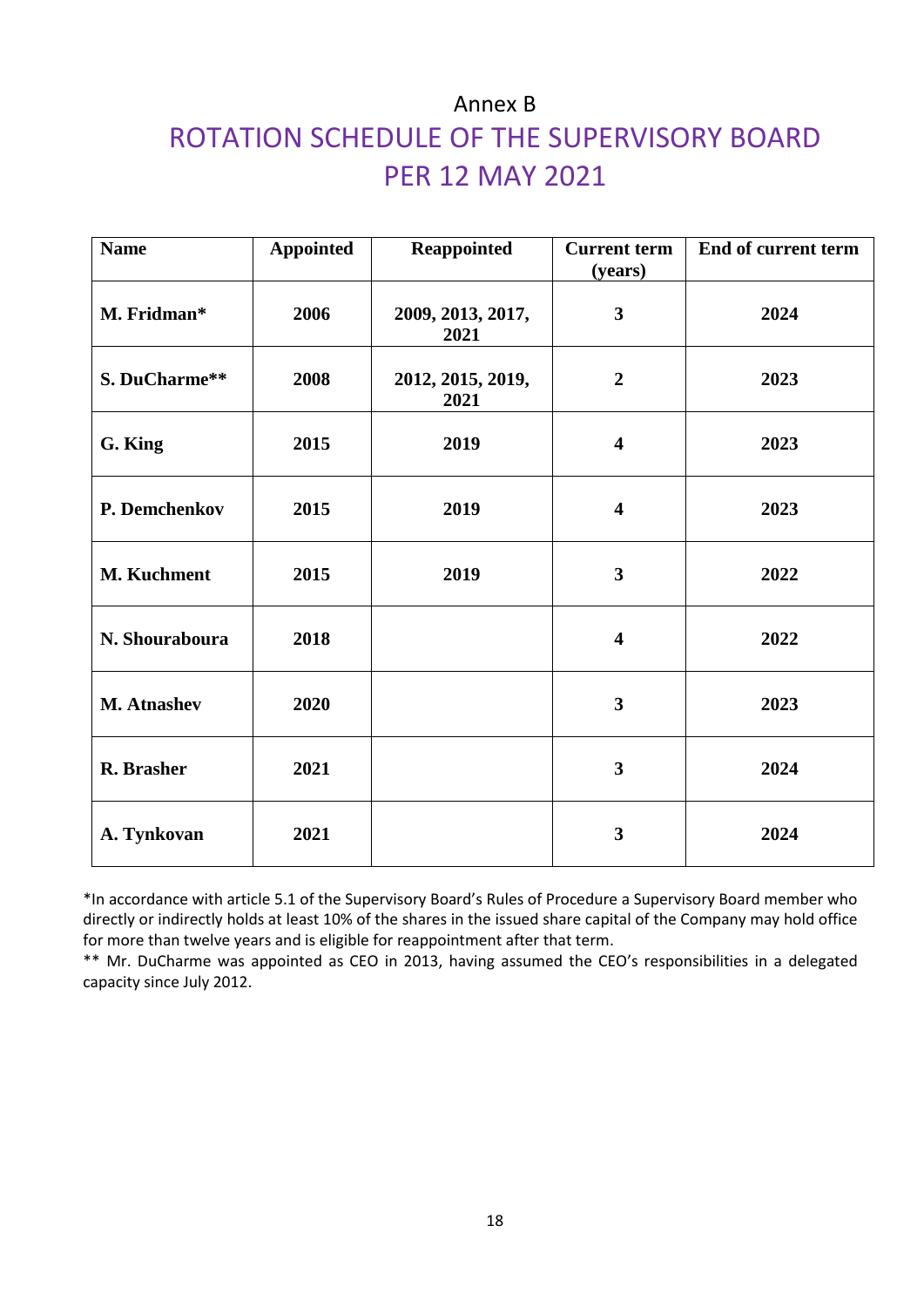## Annex C AUDIT AND RISK COMMITTEE CHARTER

### 1. Responsibilities

- 1.1 The Audit and Risk Committee (hereinafter also "**the Committee**") advises the Supervisory Board in relation to its responsibilities as listed below, and shall prepare resolutions of the Supervisory Board in relation thereto. The Supervisory Board may delegate its authority to make decisions in relation to the Audit and Risk Committee's responsibilities. However, the full Supervisory Board remains responsible for all decisions taken, even if prepared and resolved by the Audit and Risk Committee.
- 1.2 The Audit and Risk Committee is established by and amongst the Supervisory Board for the primary purpose of monitoring the Management Board with regard to:
	- (a) the integrity of the Company's financial statements and related non-financial disclosures and drawing up proposals to safeguard the integrity;
	- (b) the financial reporting process of the Company;
	- (c) the effectiveness of the system of internal controls and risk management of the Company;
	- (d) the internal and external audit process of the Company;
	- (e) relations with, and compliance with recommendations and following up of comments by, the internal and external auditor of the Company;
	- (f) the Company's internal and external auditor's qualifications, independence and performance;
	- (g) the Company's process for monitoring compliance with laws and regulations and any code applicable to the Company;
	- (h) the Company's process by which significant enterprise risks are identified, assessed, and incorporated into the company's business plans;
	- (i) the financing of the Company,
	- (j) the Company's tax policy and
	- (k) the application of the Company's information- and communication technology, including risks relating to cyber security.
- 1.3 Consistent with its role and function, the Audit and Risk Committee shall encourage continuous improvement of, and should foster adherence to, the Company's policies, procedures and practices. The Audit and Risk Committee should also provide an open avenue of communication with the external auditor, senior finance management and control and the Management Board.
- 1.4 With regard to financial reporting and publications of the Company, the Audit and Risk Committee shall:
	- (a) review the Company's financial information to be disclosed (annual, consolidated and interim financial statements and management report, related press releases and trading updates) and discuss with management and the external auditor significant financial reporting issues and judgments made in connection with the preparation of the financial statements, including the quality of earnings, significant deviations between planned and actual performance, any significant changes in the Company's selection and or application of accounting principles, any issues as to the adequacy of the Company's internal controls and any special steps adopted in light of control deficiencies.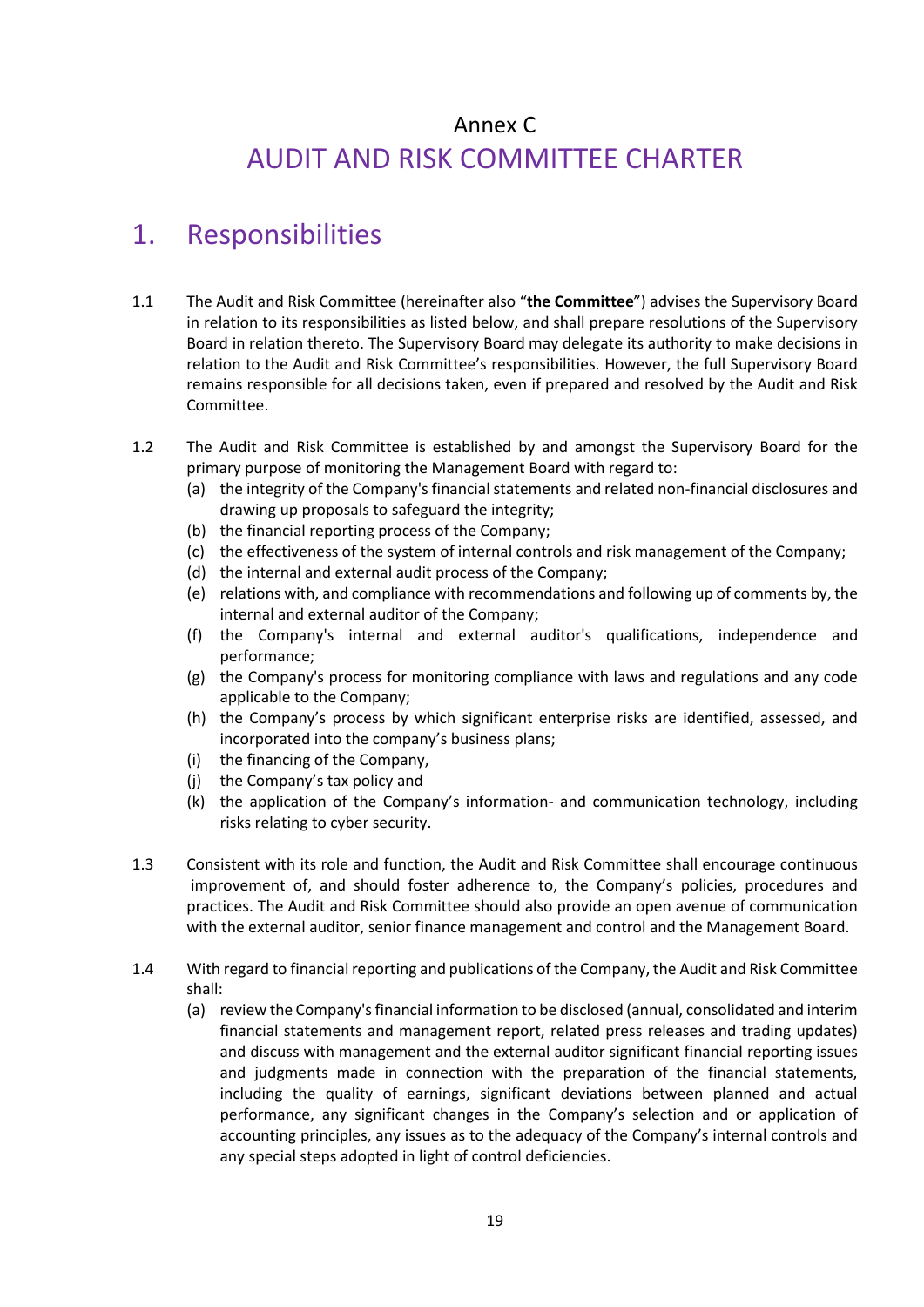- (b) review other relevant reports, or financial and non-financial information to be provided in the annual, consolidated and interim financial statements and management report, and consider the accuracy and completeness of the information in consultation with the Company's external auditor and advisors.
- (c) review and discuss reports of the external auditor on:
	- (i) all major elements of the accounting policies and the methods used;
	- (ii) all alternative treatments of financial information within generally accepted accounting principles that have been discussed with the Management Board or any member thereof, ramifications of the use of such alternative disclosures and treatments, and the treatment preferred by the external auditor; and
	- (iii) other important written communications between the external auditor and the Management Board or one of its members, e.g. management letters.
- 1.5 With regard to internal audit of the Company, the Audit and Risk Committee shall:
	- (a) review quarterly the findings and considerations of the internal audit function;
	- (b) review annually the internal audit charter, audit plan, audit scope and its coverage in relation to the scope of the external audit, staffing, independence and organizational structure of the internal audit function;
	- (c) review and approve any significant subsequent changes in the audit plan;
	- (d) ensure there are no unjustified restrictions or limitations on, and review and concur in the appointment, replacement or dismissal of, the internal auditor;
	- (e) review annually the effectiveness of the internal audit function;
	- (f) discuss with the internal auditor his year-end report and report on internal control and report to the Supervisory Board thereon;
	- (g) approve, in conjunction with the CEO, the appointment (including recommend persons for appointment), removal, target setting, performance evaluation and remuneration of the internal auditor.
- 1.6 The internal auditor shall have direct access to the external auditor of the Company and to the Chairman of- the Audit and Risk Committee.
- 1.7 With regard to the external audit of the Company the Audit and Risk Committee shall:
	- (a) review annually the external auditors' proposed audit plan, including scope, approach and identified risks, fees, and co-ordination efforts with the internal audit;
	- (b) formally evaluate, on at least an annual basis, the external auditor's independence. The Audit and Risk Committee will annually obtain and review a substantiated report from the external auditor confirming its independence in writing;
	- (c) pre-approve all audit and permitted non-audit services provided by the external auditor in accordance with the Company's Rules on External Auditor Independence and Selection and pursuant to applicable law;
	- (d) submit a proposal to the Supervisory Board for the external auditor's engagement to audit the financial statements;
	- (e) assess the performance of the external auditor against measurable criteria and annually report on the functioning of, and the developments in, the relationship with the external auditor and advise the Supervisory Board on the (re)appointment of the external auditor and the rotation of the lead audit partner;
	- (f) approve amendments of the Company's Rules on External Auditor Independence and Selection;
	- (g) discuss with the external auditor its year-end report and report on internal control and advise the Supervisory Board thereon;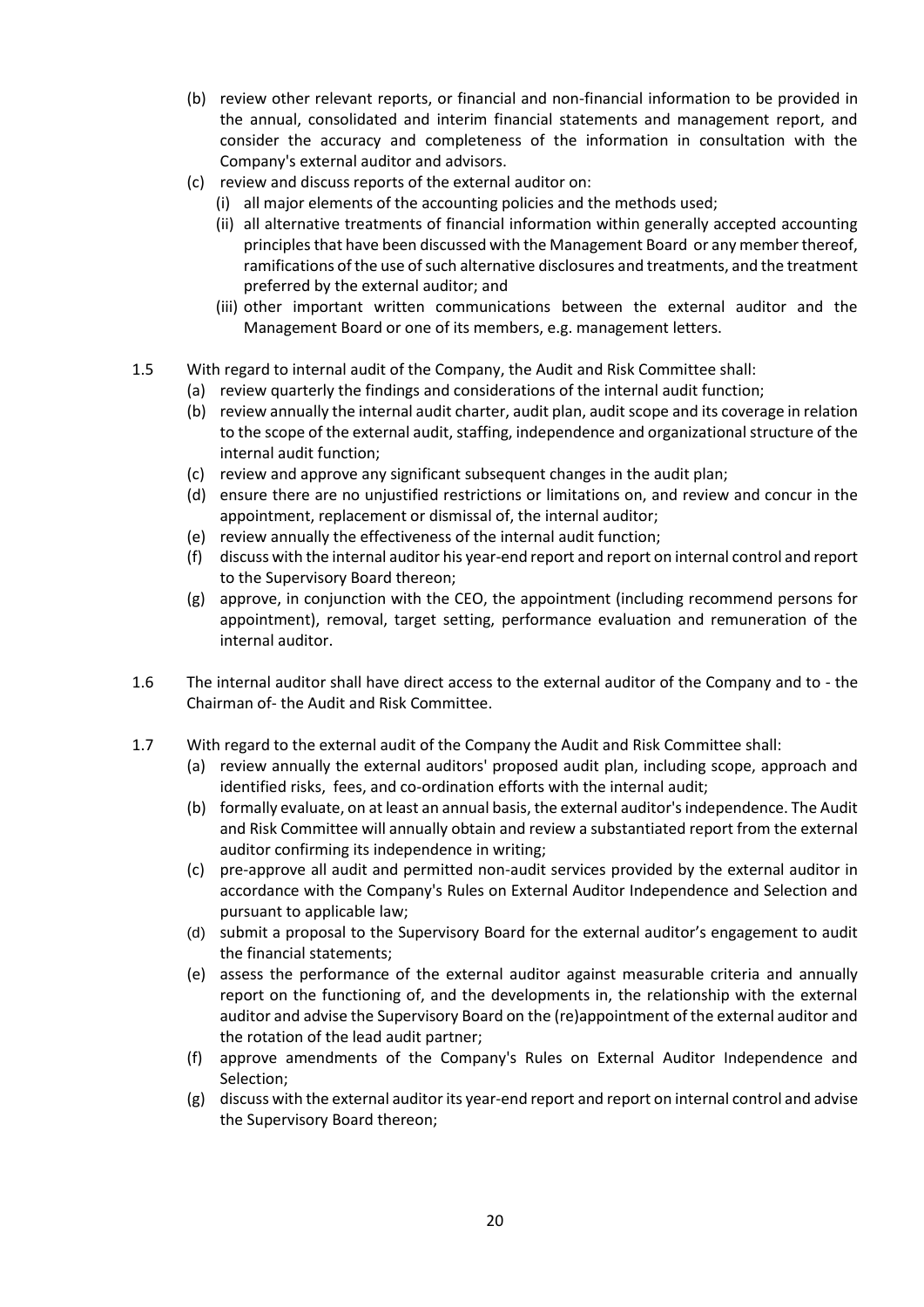- (h) discuss with the external auditor all critical accounting policies, all alternative treatments of financial information discussed with management, and resolve disagreements between management and the external auditor regarding financial reporting;
- (i) take note of irregularities in respect of the content of the financial reporting as may be reported by the external auditor;
- (j) review all matters required to be communicated to the Supervisory Board and the Management Board by the external auditor under generally accepted auditing standards;
- (k) take all other actions with respect to the Company's relationship with its external auditors that may be required by applicable law;
- (l) act as the primary point of contact for the external auditors, in the event the external auditors find any irregularities in the financial reporting by the Company.
- (m) determine whether and, if so, how the external auditor is involved in the content and publication of financial reports of the Company other than the financial statements.
- 1.8 The External Auditor is ultimately accountable to the Audit and Risk Committee and the Supervisory Board of the Company.
- 1.9 With regard to risk management, internal controls and compliance the Audit and Risk Committee shall:
	- (a) supervise, monitor and advise the Management Board on the effectiveness of risk management and control systems;
	- (b) periodically review the effectiveness and the results of the Management Board's procedures regarding investigation and follow-up (including disciplinary action of any instances of noncompliance).
	- (c) obtain regular updates from the Risk & Compliance Director regarding compliance matters and the effectiveness of the compliance programs and policies, including the Company's Code on Business Conduct and Ethics.
- 1.10 With regard to misconduct and irregularities within the Company the Audit and Risk Committee shall:
	- (a) monitor the operation of the procedure for reporting actual or suspected misconduct or irregularities ("whistleblower procedures"), appropriate and independent investigations into signs of misconduct or irregularities, and, if an instance of misconduct or irregularity has been discovered, an adequate follow-up of any recommendations for remedial actions;
	- (b) establish and maintain procedures for the receipt, retention, and treatment of complaints or concerns regarding accounting, internal accounting controls, or auditing matters;
	- (c) review and recommend for approval the Company's "whistleblower policy" referred to in Article 11 of the Supervisory Board Rules.
- 1.11 The Audit and Risk Committee may in its sole discretion, and after having informed the Chairman of the Supervisory Board and the CEO, appoint independent counsel and other advisors, as it determines necessary to carry out its duties.
- 1.12 The Audit and Risk Committee may in its sole discretion carry out any investigation which it determines to be necessary or desirable to carry out its duties and may inspect or cause to be inspected any books and records (whether in written or electronic form) of the Company.
- 1.13 The Audit and Risk Committee is a committee of the members of the Supervisory Board who have specific tasks and powers with the duties of the Supervisory Board as a whole under Netherlands law. This charter is not intended to increase the liability or responsibility of the Company's Supervisory Board or any of its members. Neither this charter nor any activity of the Audit and Risk Committee shall release the Management Board and the external auditors from their duties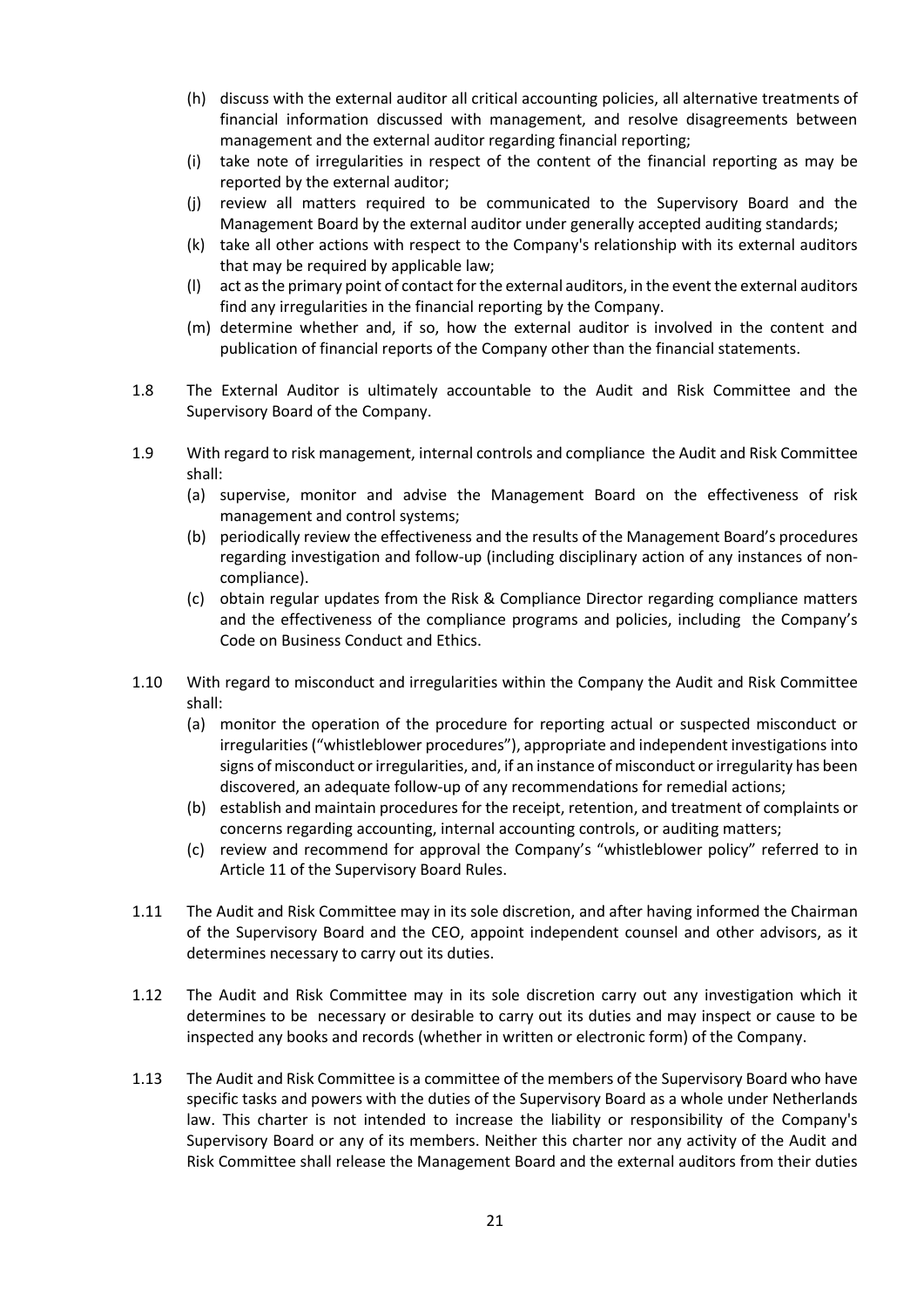and responsibilities. In carrying out its function, the Audit and Risk Committee is not providing any expert or special assurance as to the Company's financial statements or compliance with laws and regulations, or any professional certification as to the external auditors work.

# 2. Conflicts of Interest

- 2.1 In addition to the responsibilities described in Article 1 hereof, the Audit and Risk Committee shall advise the Supervisory Board on the handling, and deciding on, reported (potential) conflicts of interests and/or related party transactions which are contemplated between the Company on the one hand and any conflicted persons or entities on the other hand, including but not limited to its shareholders, members of the Supervisory Board, Management Board and other Related Parties as defined in the Company's Related Party Transaction Policy.
- 2.2 In the event of a (potential) conflict of interest with a member of the Supervisory Board, the relevant provisions in Article 10 of the Supervisory Board's Rules of Procedure apply, and in any event the Supervisory Board member concerned shall not participate in the discussion or decision making of the Audit and Risk Committee and/or Supervisory Board regarding the (potential) conflict of interest concerned.

## 3. Composition, expertise and independence

- 3.1 The Audit and Risk Committee shall consist of at least three members, appointed by the Supervisory Board from among its members.
- 3.2 Without prejudice to article 3.4 of the Rules of Procedure of the Supervisory Board, the following requirements must be observed in composing the Audit and Risk Committee of the Company:
	- (a) at least one member of the Audit and Risk Committee shall be an "Audit and Risk Committee financial expert", i.e. a person with relevant expertise in financial administration and accounting for listed companies or other large companies, who has all of the following attributes:
		- an understanding of financial statements and IFRS;
		- an ability to assess the general application of such principles in connection with the accounting for estimates, accruals and reserves;
		- experience preparing, auditing, analyzing or evaluating financial statements that present a breadth and level of complexity of accounting issues that are generally comparable to the breadth and complexity of issues that can reasonably be expected to be raised by the Company's financial statements, or experience actively supervising one or more persons engaged in such activities;
		- an understanding of internal controls and procedures for financial reporting; and
		- an understanding of Audit and Risk Committee functions.
	- (b) each member must be able to read and understand fundamental financial statements, including a company's balance sheet, income statement, and cash flow statement;
	- (c) more than half of its members and the Chairman of the Audit and Risk Committee must be independent within the meaning of article 3.4 of the Supervisory Board's Rules of Procedure;
	- (d) neither the Chairman of the Supervisory Board nor any of the Company's former members of the Management Board, may (simultaneously) serve as Chairman of the Audit and Risk Committee.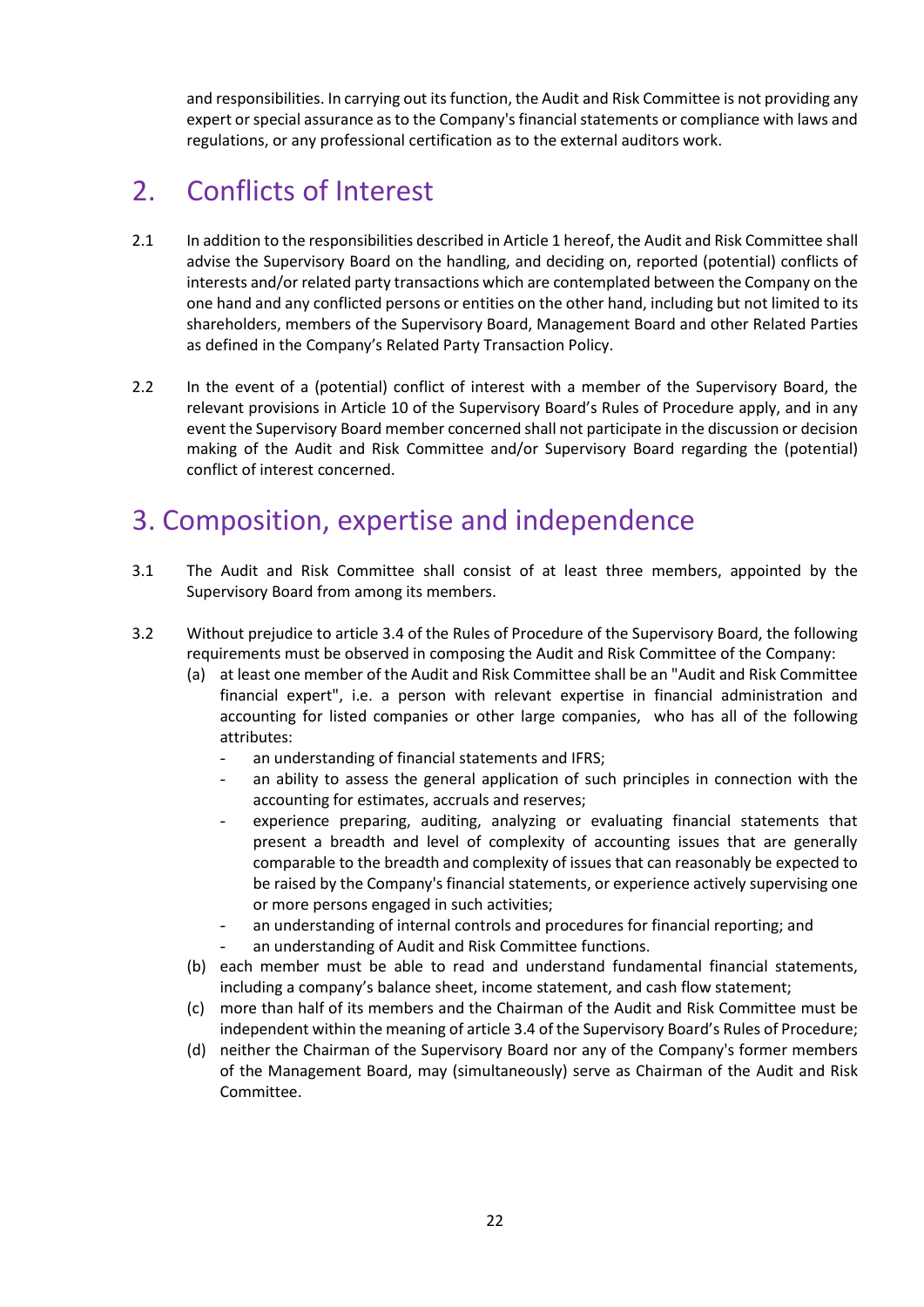# 4. Chairman

The Supervisory Board shall appoint one of the members of the Audit and Risk Committee as chairman. The chairman shall be primarily responsible for the proper functioning of the Audit and Risk Committee. He/she shall act as the spokesman of the Audit and Risk Committee and shall be the main contact for the Supervisory Board.

# 5. Meetings

- 5.1 The Audit and Risk Committee will hold at least four meetings per year in accordance with an annual schedule. Other meetings may be convened by the Chairman of the Audit and Risk Committee, any of its other members, or the Management Board. Audit and Risk Committee meetings are generally held at the office of the Company, but may also take place elsewhere. The External Auditor may, under special circumstances, request a meeting of the Audit and Risk Committee to be held without representatives of the Management Board being present.
- 5.2 The Company's CFO, the internal auditor and the external auditor will attend the meetings of the Audit and Risk Committee unless the Audit and Risk Committee decides otherwise. The Audit and Risk Committee may decide that, and if so when, the CEO attends its meetings.
- 5.3 The Audit and Risk Committee will at least once a year hold a meeting with the external auditor of the Company without any member of the Management Board or the internal auditor being present.
- 5.4 Audit and Risk Committee meetings shall be convened by the Company Secretary on behalf of the chairman of the Audit and Risk Committee, or on behalf of any other person requesting the meeting. Unless meetings must be convened at short notice for urgent matters, notices convening a meeting and the agenda of items to be considered and discussed therein shall be made available at least five working days before the meeting to each member of the Audit and Risk Committee and other attendees invited in accordance with Article 4.2. Agendas and meeting materials shall be made available through a dedicated, secured online portal for the Supervisory Board.
- 5.5 The minutes of the meetings shall be prepared by the Company Secretary. They shall generally be adopted in the next meeting. If all members of the Audit and Risk Committee agree on the contents of the minutes they may be adopted earlier. The minutes shall be signed by the Chairman and the Company Secretary and shall be distributed to all members of the Supervisory Board as soon as practically possible.
- 5.6 The Audit and Risk Committee is authorized by the Supervisory Board to exercise all powers of the Supervisory Board needed to discharge itself of its assignment vis-à-vis the Supervisory Board and may consequently inspect all relevant corporate records, interview all officers and employees of the Company in so far as necessary to fulfill its assignment.

### 6. Report to the Supervisory Board

- 6.1 The Audit and Risk Committee reports to the Supervisory Board on its deliberations and findings. This report includes, *inter alia*, the following information:
	- (a) the methods used to assess the effectiveness of the design and operation of the internal risk management and control systems;
	- (b) the methods used to assess the effectiveness of the internal and external audit processes;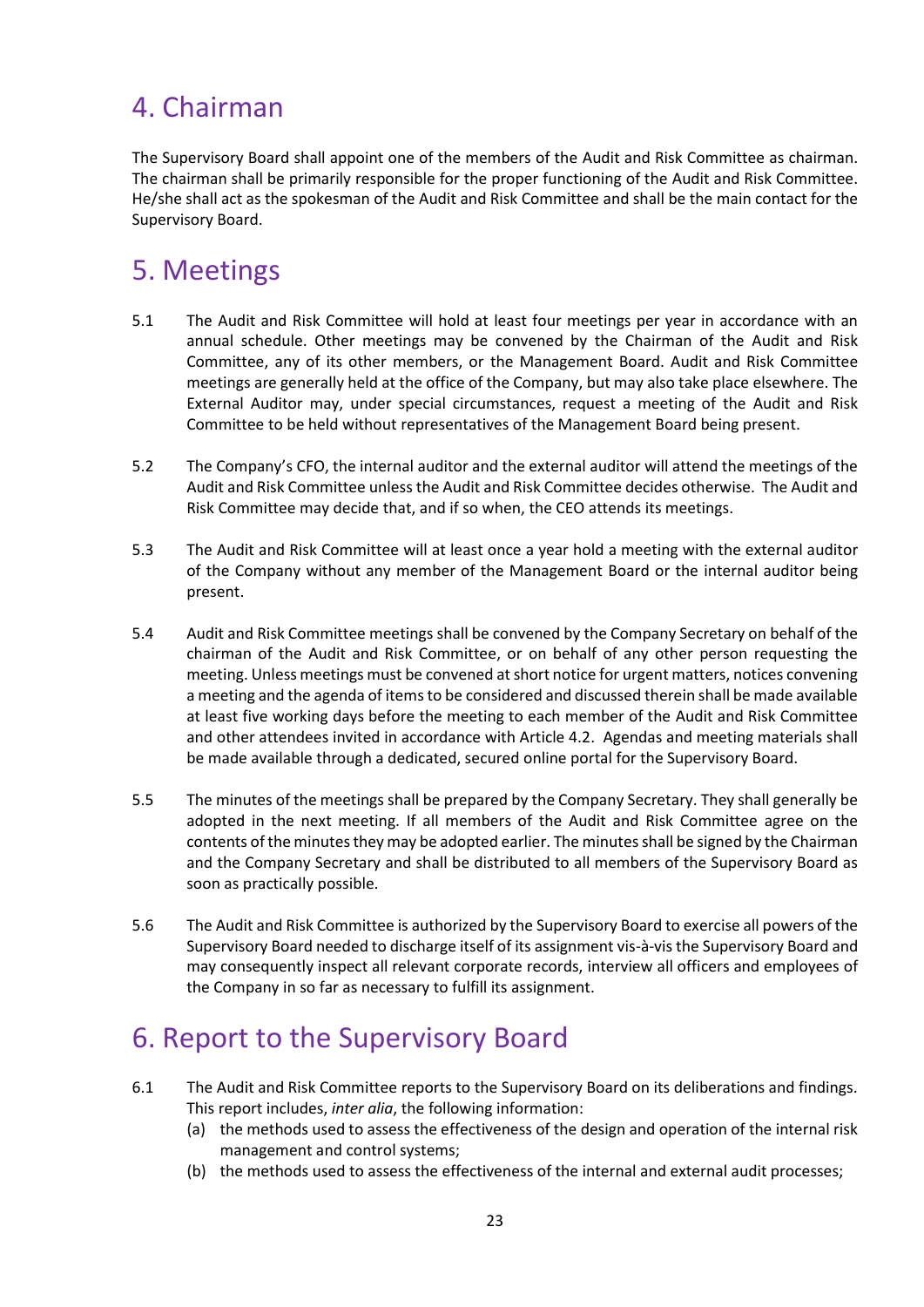- (c) material considerations regarding financial reporting; and
- (d) the way material risks and uncertainties have been analysed and discussed, along with a description of the most important findings of the Audit and Risk Committee.
- 6.2 The Audit and Risk Committee reports on the results of the annual statutory audit to the Supervisory Board. This report includes information on how the audit has contributed to the integrity of the financial reporting, and also addresses the role of the Audit and Risk Committee in the audit.

# 7. Applicable rules of the Supervisory Board

Articles 9.6, 9.7, 9.8, 17 and 18 of the Supervisory Board's Rules of Procedure shall apply *mutatis mutandis* to these rules.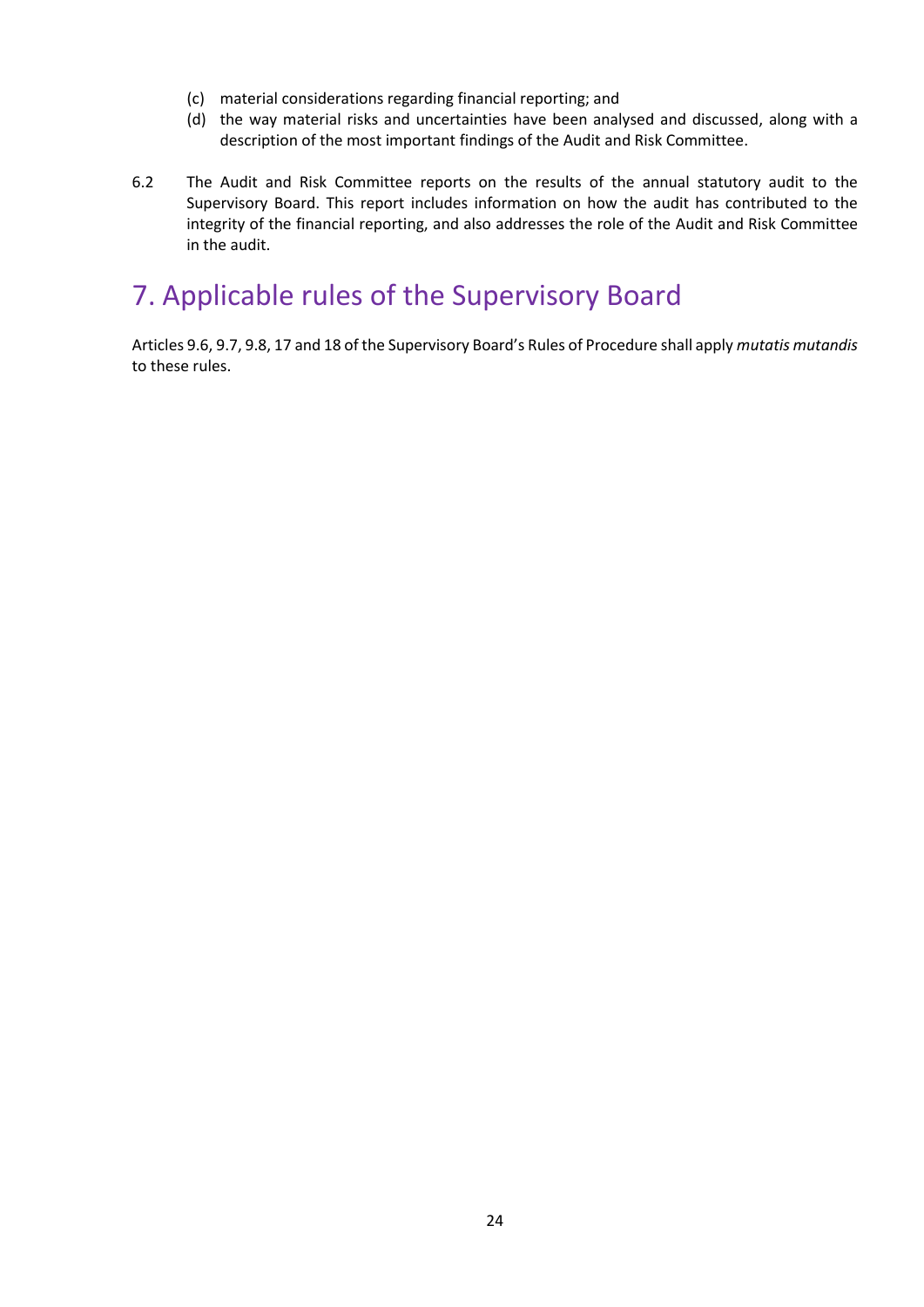# Annex D NOMINATION AND REMUNERATION COMMITTEE **CHARTER**

### 1. Responsibilities

- 1.1 The Nomination and Remuneration Committee (hereinafter also "the Committee") shall be responsible for advising the Supervisory Board in relation to any of the responsibilities and proposed resolutions as referred to in articles 1.2 and 1.3.
- 1.2 In the area of selection and appointment, the responsibilities of the Nomination and Remuneration Committee shall include:
	- (a) preparing the selection criteria and appointment procedures for members of the Company's Supervisory Board and Management Board;
	- (b) periodically evaluating the size and composition of the Management and Supervisory Board, and proposing the profile of the Supervisory Board in relation thereto;
	- (c) periodically assessing the performance of individual members of the Management Board and Supervisory Board and reporting the results thereof to the Supervisory Board;
	- (d) drawing up a plan for the succession of the Management Board and Supervisory Board members, and reporting on this to the Supervisory Board;
	- (e) proposing (re-)appointments of members of the Management Board and Supervisory Board;
	- (f) periodically evaluating the Company's corporate governance and reporting the results thereof to the Supervisory Board;
	- (g) drawing up the Company's diversity policy for the composition of the Management Board and the Supervisory Board.
- 1.3 In the area of remuneration the responsibilities of the Nomination and Remuneration Committee shall include:
	- (a) analyzing the possible outcomes of the variable remuneration components and how they may affect the remuneration of the Management Board;
	- (b) preparing proposals for the Supervisory Board concerning the remuneration of the Supervisory Board and the remuneration policy for the Management Board to be adopted by the General Meeting;
	- (c) preparing proposals for the Supervisory Board concerning the remuneration of each individual member of the Management Board, which proposal will in any event address: (i) the link between remuneration and the Company's strategy of long-term value creation;
		- (ii) the remuneration structure;
		- (iii) the scenario analyses carried out in advance;
		- (iv) the pay ratios within the Company;

(v) the amount of, and ratio between, variable and fixed remuneration components, and; (vi) pension rights, severance pay and other forms of compensation to be awarded.

- (d) preparing proposals for the Supervisory Board concerning the performance criteria and the application thereof for the individual members of the Management Board;
- (e) preparing proposals for the Supervisory Board concerning the approval of short term and long term incentive plans;
- (f) ensuring that the structure of X5 compensation programs are in line with the X5's long-term strategy and support the growth and defined objectives;
- (g) ensuring that the approved remuneration philosophy and programs are applied in a consistent way throughout the organization;
- (h) overseeing the total cost of the approved compensation programs;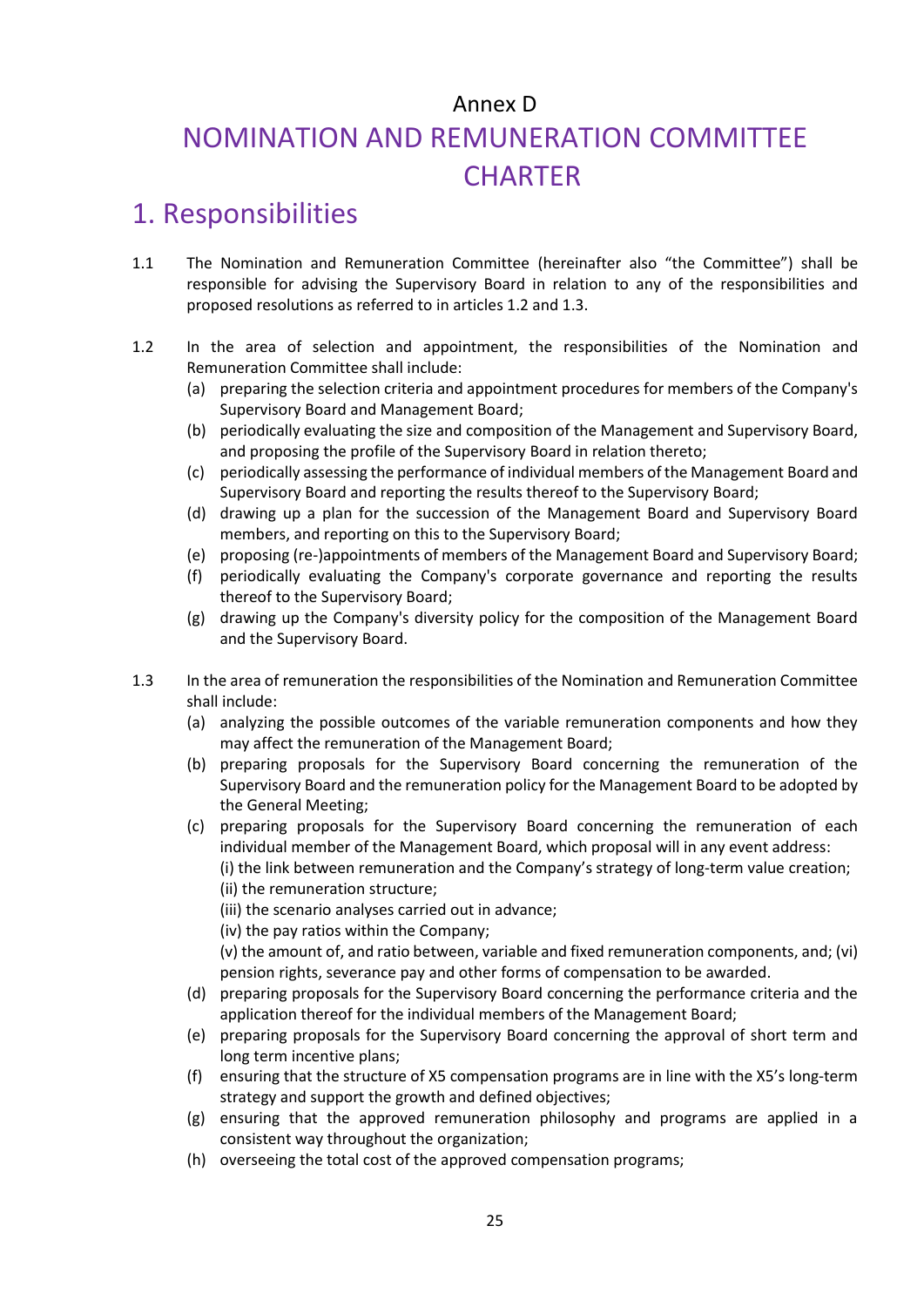- (i) preparing and publishing on an annual basis a report of its deliberations and findings;
- (j) appointing any consultant in respect of executive remuneration;
- (k) preparing the Supervisory Board's remuneration report on the remuneration policies conducted by the Supervisory Board.

### 2. Composition, expertise and independence

- 2.1 The Nomination and Remuneration Committee shall consist of at least three members, appointed by the Supervisory Board from among its members.
- 2.2 Without prejudice to article 3.4 of the Rules of Procedure of the Supervisory Board, the following requirements must be observed in composing the Nomination and Remuneration Committee:
	- (a) all of its members must be independent within the meaning of article 3.4 of the Rules of Procedure, with the exception of no more than one member, provided such member shall not chair the Nomination and Remuneration Committee;
	- (b) neither the Chairman of the Supervisory Board nor any of the Company's former members of the Management Board nor any member of the management board of any listed company other than the Company, may (simultaneously) be chairman of the Nomination and Remuneration Committee.

### 3. Chairman

The Supervisory Board shall appoint one of the Committee members as chairman, who shall be primarily responsible for the proper functioning of the Nomination and Remuneration Committee. He/she shall act as the spokesperson of the Nomination and Remuneration Committee and shall be the main contact for the Supervisory Board.

### 4. Meetings

- 4.1 The Nomination and Remuneration Committee will hold at least four meetings per year in accordance with an annual schedule, and whenever one or more of its members request a meeting. Each member is entitled to put a topic on the agenda. Nomination and Remuneration Committee meetings are generally held at the office of the Company, but may also take place elsewhere.
- 4.2 The Company's CEO and Head of Organizational Development will attend the Nomination and Remuneration Committee meetings unless the Committee decides otherwise. Other Company officers may be invited as necessary;
- 4.3 Nomination and Remuneration Committee meetings shall be convened by the Company Secretary on behalf of the Chairman of the Committee, or on behalf of any other person requesting the meeting. Unless meetings must be convened at short notice for urgent matters, notices convening a meeting and the agenda of items to be considered and discussed therein shall be made available at least five working days before the meeting to each member of the Nomination and Remuneration Committee and other attendees invited in accordance with Article 4.2. Agendas and meeting materials shall be made available through a dedicated, secured online portal for the Supervisory Board.
- 4.4 The minutes of the meetings shall be prepared by the Company Secretary. They shall generally be adopted in the next meeting. If all members of the Audit and Risk Committee agree on the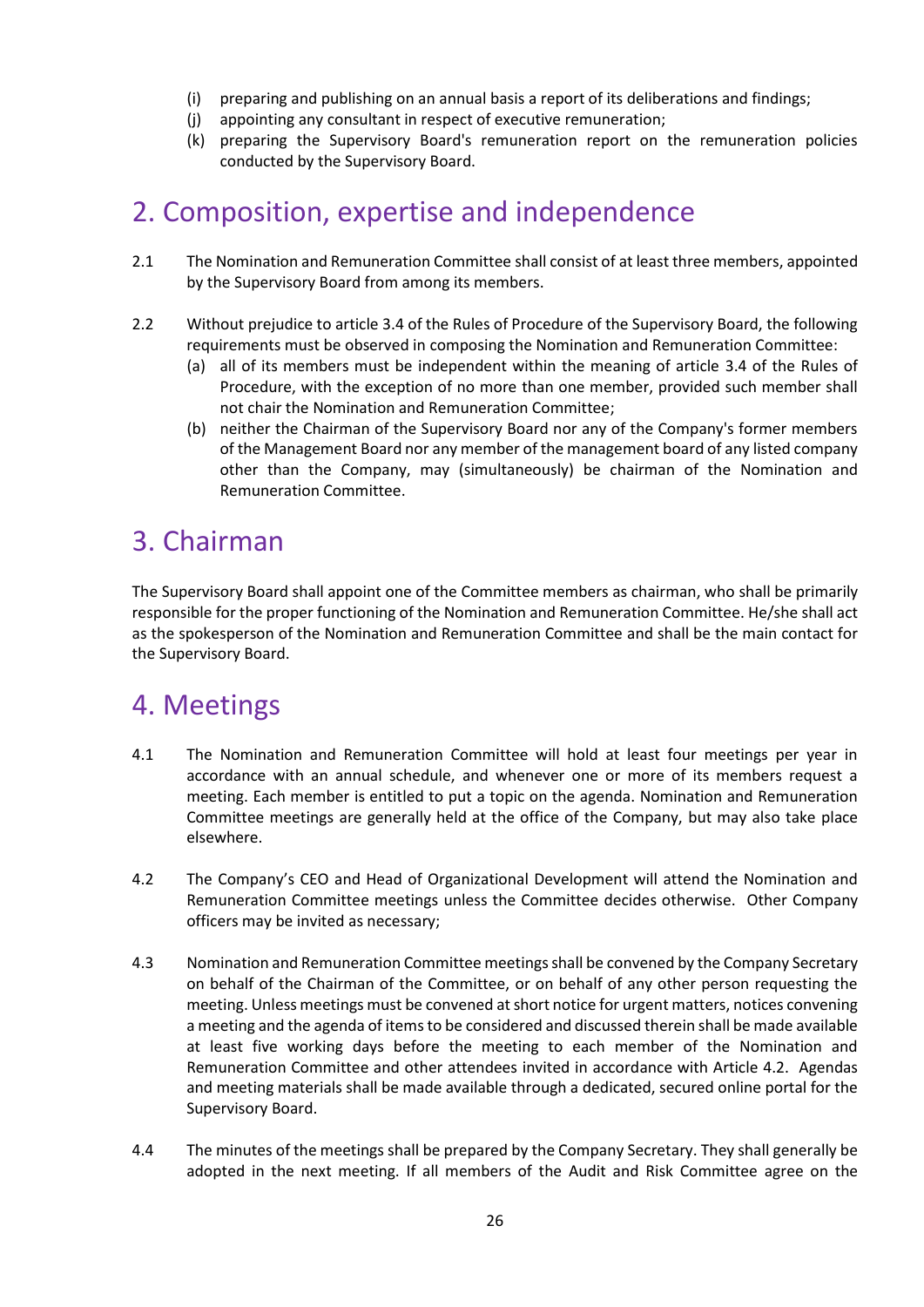contents of the minutes they may be adopted earlier. The minutes shall be signed by the Chairman and the Company Secretary and shall be distributed to all members of the Supervisory Board as soon as practically possible.

## 5. Report to the Supervisory Board

- 5.1 The Nomination and Remuneration Committee reports on its deliberations and findings to the Supervisory Board. This report includes information on how the duties of the Committee were carried out in the financial year, and also reports on the composition of the Committee, the number of meetings of the Committee and the main items discussed at those meetings.
- 5.2 With respect to remuneration, the Nomination and Remuneration Committee describes, in a transparent manner, in addition to the matters required by law:
	- (a) how the remuneration policy has been implemented in the past financial year;
	- (b) how the implementation of the remuneration policy contributes to long-term value creation;
	- (c) that scenario analyses have been taken into consideration;
	- (d) the pay ratios within the Company and, if applicable, any changes in these ratios in comparison with the previous financial year;
	- (e) in the event that a Managing Director receives variable remuneration, how this remuneration contributes to long-term value creation, the measurable performance criteria determined in advance and on which the variable remuneration depends, and the relationship between the remuneration and performance; and
	- (f) in the event that a current or former member of the Managing Board receives a severance payment, the reason for this payment.

# 6. Applicable rules of the Supervisory Board

Articles 9.6, 9.7, 9.8, 17 and 18 of the Supervisory Board's Rules of Procedure shall apply *mutatis mutandis* to these rules.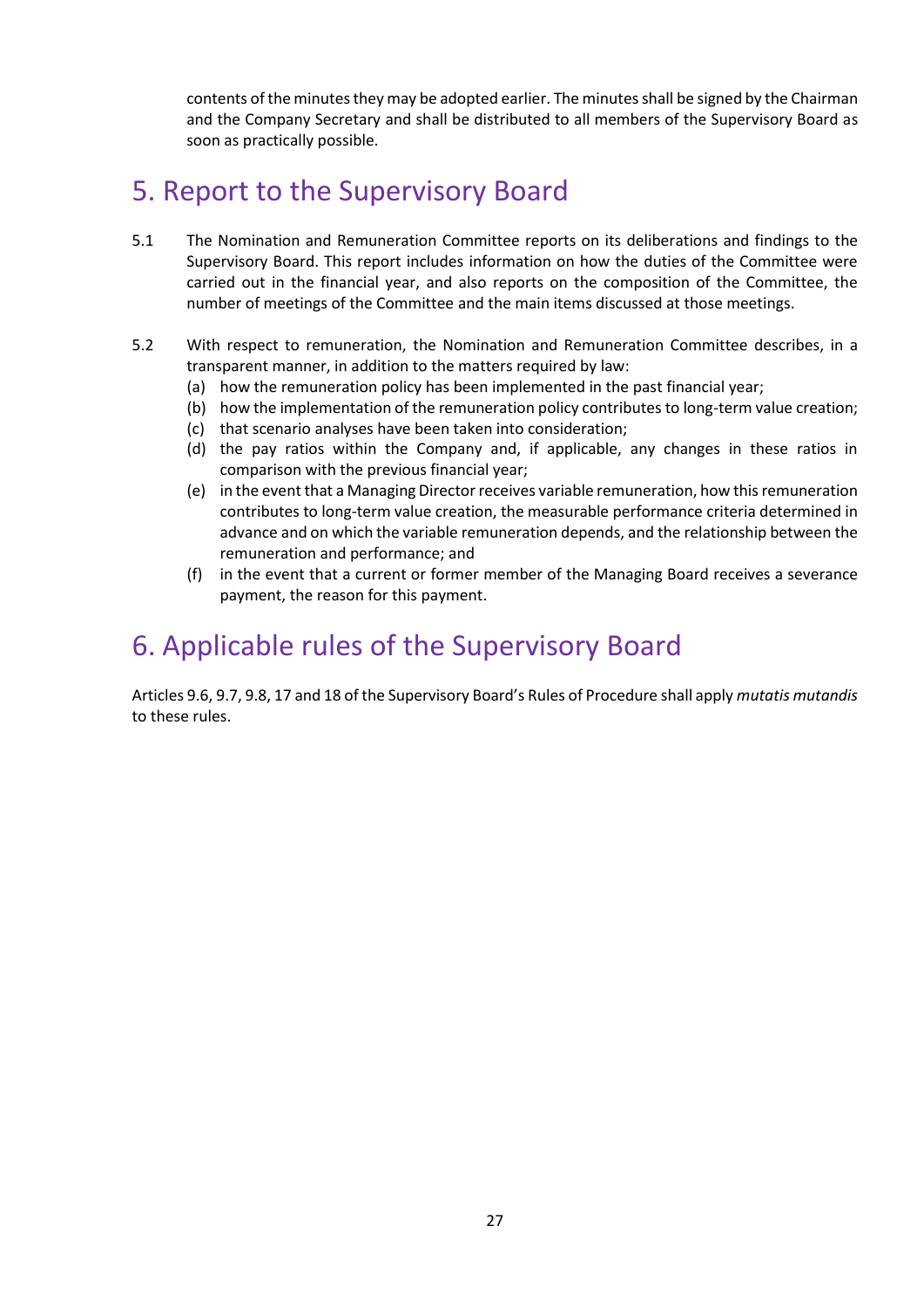# Annex E SUSTAINABLE DEVELOPMENT & INNOVATION COMMITTEE CHARTER

# 1. Responsibilities

- 1.1 The Sustainable Development and Innovation Committee (hereinafter also "the Committee") shall be responsible for advising the Supervisory Board in relation to any of the responsibilities and proposed resolutions as referred to in article 1.2.
- 1.2 The Sustainable Development and Innovation Committee is established by and amongst the Supervisory Board for the primary purpose to review and make recommendations to the Board on subjects relating to the Company's:
	- (a) sustainability long-term vision, strategy and target setting;
	- (b) performance on sustainability targets and ways to apply innovations to accelerate achievement of the targets;
	- (c) digital strategy including business process automation, big data and artificial intelligence, ecommerce, omnichannel platforms and ecosystem, aimed to enhance end-to-end customer experience, optimize business cost structure, and ensure competitive pricing;
	- (d) approach to, and governance of, innovations across various business disciplines;
	- (e) innovation and technology related partnerships and/or acquisitions to support ongoing business growth and the Company's digital transformation;
	- (f) measurement and tracking systems important for successful innovation;
	- (g) performance in digital transformation, e-commerce, innovations and automation versus the Company's objectives and KPI's in these areas;
	- (h) talent, leadership and culture development in the field of sustainability, digital transformation/e-commerce/technology and data.

# 2. Composition and expertise

- 2.1 The Sustainable Development and Innovation Committee shall consist of at least two members, appointed by the Supervisory Board from among its members.
- 2.2 Without prejudice to article 3.4 of the Rules of Procedure of the Supervisory Board, each member of the Sustainable Development and Innovation Committee shall have, or obtain within a reasonable period of time after his/her appointment, familiarity with the key issues relevant to the work of the Committee.

# 3. Chairman

The Supervisory Board shall appoint one of the members of the Sustainable Development and Innovation Committee as chairman. The chairman shall be primarily responsible for the proper functioning of the Committee. He/she shall act as the spokesman of the Committee and shall be the main contact for the Supervisory Board.

# 4. Meetings